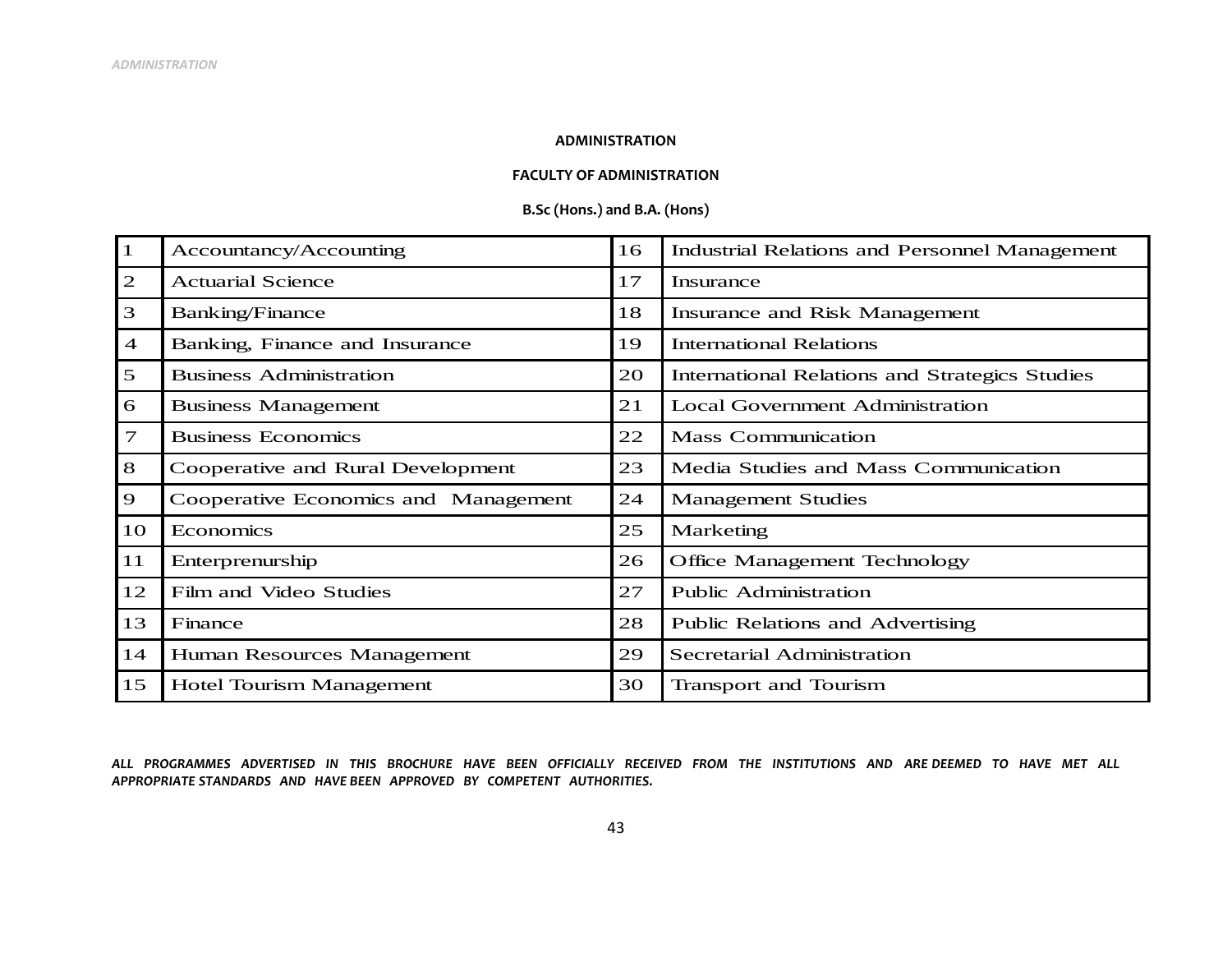| <b>COURSE/</b>         |                                           | <b>REQUIREMENTS</b>                                 |                      | SPECIAL CONSIDERATION (WAIVER) REMARKS                                                |
|------------------------|-------------------------------------------|-----------------------------------------------------|----------------------|---------------------------------------------------------------------------------------|
| <b>DEGREE AWARDING</b> | <b>DIRECT ENTRY</b>                       | <b>UTME</b>                                         | <b>UTME SUBJECTS</b> |                                                                                       |
| <b>INSTITUTIONS</b>    |                                           |                                                     |                      |                                                                                       |
| ACCOUNTANCY/ACCOUNTING | Two 'A' level passes                      | Five SSCE credit passes                             | Mathematics,         | <b>DIRECT ENTRY</b>                                                                   |
| <b>AAUA</b>            | chosen<br>from                            | including<br>English                                | Economics plus any   | ABU accepts<br>(i)                                                                    |
| <b>ABSU</b>            | Economics, Accounting,                    | Language, Mathematics,                              | Social<br>Science    | NCE with passes at merit level in relevant<br>(a)<br>subjects.                        |
| <b>ABU</b>             | Business Management,<br>Government<br>and | Economics<br>and<br>any<br>other<br>relevant<br>two | subject.             | Two 'A' level passes in Accounting or<br>(b)                                          |
| <b>ABUJA</b>           | Geography.                                | subjects.                                           |                      | Economics and any one other subject.                                                  |
| COOU                   |                                           | For NBC holders, the<br>relevant<br>other<br>two    |                      | Foundation<br>professional<br>(c)<br>οf                                               |
| AUN                    |                                           | subjects could be from                              |                      | examination such as ICAN, ACCA, ICMA.<br>COOU accepts ND/HND LOWER CREDIT or<br>(iii) |
| <b>BASU</b>            |                                           | of Accounting,<br>any                               |                      | equivalent in relevant disciplines.                                                   |
| <b>BSU</b>             |                                           | Principles<br>οf                                    |                      | BIU, ADSU, UNIZIK, ABSU, MADONNA and<br>(iv)                                          |
| <b>CARITAS</b>         |                                           | Accounts,                                           |                      | COOU accept ND/NCE in the relevant fields.                                            |
| <b>CRUTECH</b>         |                                           | Office<br>Commerce,<br>Practice and Secretarial     |                      | UNIZIK and ABSU also accept HND. UNIZIK and                                           |
| EBSU                   |                                           | Duties.                                             |                      | COOU accept ND/HND with at least a lower<br>credit pass.                              |
| <b>EKSU</b>            |                                           |                                                     |                      | RSUST accepts holders of the following<br>(v)                                         |
| <b>ELIZADE</b>         |                                           |                                                     |                      | qualifications for year II:-                                                          |
| <b>ESUTECH</b>         |                                           |                                                     |                      | ND (Upper) in relevant fields or a Degree/HND<br>(a)                                  |
| <b>EVANGEL</b>         |                                           |                                                     |                      | not relevant to the field for admissions to 200<br>level;                             |
| <b>FED-DUTSINMA</b>    |                                           |                                                     |                      | A Degree/HND relevant to the field for<br>(b)                                         |
| <b>FED-KASHERE</b>     |                                           |                                                     |                      | admissions to 300 level;                                                              |
| <b>FED-WUKARI</b>      |                                           |                                                     |                      | IMSU and PHC - No Direct Entry.<br>(vi)                                               |
| <b>IGBINEDION</b>      |                                           |                                                     |                      | UMUDIKE, ABSU and DELSU accept holders<br>(vii)<br>of the following qualifications:-  |
| <b>IMSU</b>            |                                           |                                                     |                      | Complete pass in the Intermediate ICAN<br>(a)                                         |
| <b>KWARARAFA</b>       |                                           |                                                     |                      | Examination or equivalents; and                                                       |
| JOS                    |                                           |                                                     |                      | Pass in final exams of the Chartered Institute<br>(b)                                 |
| LAGOS                  |                                           |                                                     |                      | of Secretaries (except UYO and DELSU) plus<br>UTME requirements.                      |
| LCITY                  |                                           |                                                     |                      | EKSU, DELSU & UYO accept ND/HND in<br>(ix)                                            |
| <b>MADONNA</b>         |                                           |                                                     |                      | relevant fields not below Upper Credit level.                                         |
| <b>MAIDUGURI</b>       |                                           |                                                     |                      | (CALABAR accepts HND at lower credit level                                            |
| <b>MAKURDI</b>         |                                           |                                                     |                      | plus UTME requirements. In addition, EKSU                                             |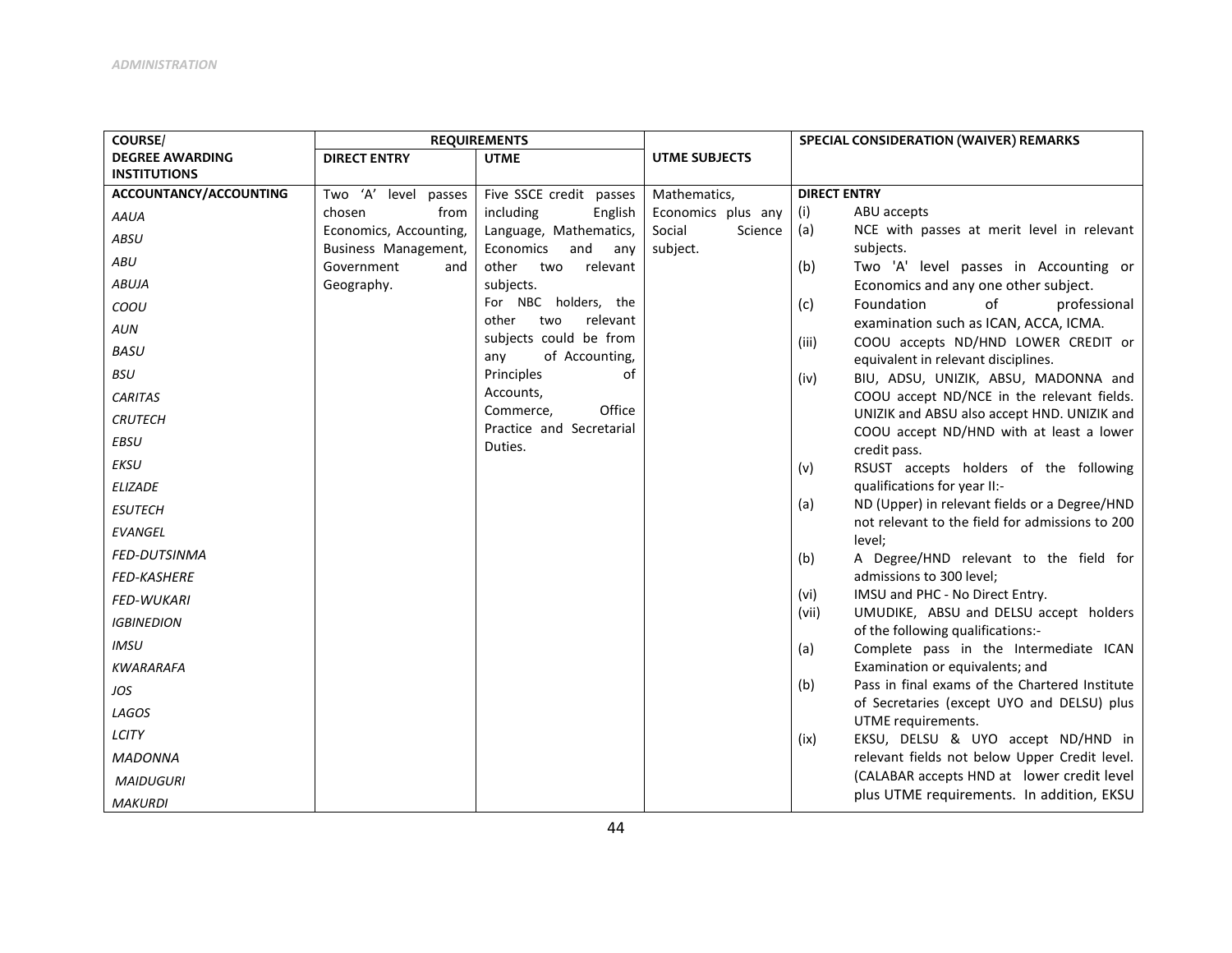| COURSE/                |                     | <b>REQUIREMENTS</b> |                      | SPECIAL CONSIDERATION (WAIVER) REMARKS                                    |
|------------------------|---------------------|---------------------|----------------------|---------------------------------------------------------------------------|
| <b>DEGREE AWARDING</b> | <b>DIRECT ENTRY</b> | <b>UTME</b>         | <b>UTME SUBJECTS</b> |                                                                           |
| <b>INSTITUTIONS</b>    |                     |                     |                      |                                                                           |
| <b>MCPHERSON</b>       |                     |                     |                      | insists on 'A' level passes in Econs but does                             |
| <b>MKAR</b>            |                     |                     |                      | not accepts IJMB                                                          |
| <b>NASARAWA</b>        |                     |                     |                      | UNIZIK does not accept Government or<br>(x)                               |
| OAU                    |                     |                     |                      | Geography. All Direct Entry candidates<br>must satisfy UTME requirements. |
| OOU                    |                     |                     |                      | OAU accepts<br>(xi)                                                       |
| PHC                    |                     |                     |                      | (i)<br>Candidates with National Diploma (ND) in                           |
| PLSU                   |                     |                     |                      | Accounting with minimum of Upper Credit                                   |
| <b>RSUST</b>           |                     |                     |                      | Advanced Level passes in Economics,<br>(ii)                               |
| UDU                    |                     |                     |                      | Accounting, Business Management, plus                                     |
| <b>UNIOSUN</b>         |                     |                     |                      | Government and Geography or ICAN/ATS I,                                   |
| <b>UNIZIK</b>          |                     |                     |                      | II and III.<br>UNIZIK and OOU require at least two 'A'<br>(xii)           |
| <b>UNN</b>             |                     |                     |                      | level passes to include Accounting (or                                    |
| <b>UYO</b>             |                     |                     |                      | Economics for UNIZIK).<br>UNIZIK and                                      |
| WELLSPRING             |                     |                     |                      | ESUTECH require that<br>Direct Entry                                      |
| WESTERN-DEL            |                     |                     |                      | applicants possess UTME requirements.                                     |
|                        |                     |                     |                      | accepts in addition to UTME<br><b>UNN</b><br>(xiii)<br>requirement:       |
|                        |                     |                     |                      | HND/ND/NCE in relevant fields<br>(a)                                      |
|                        |                     |                     |                      | (c)<br>Complete pass in Intermediate ICAN                                 |
|                        |                     |                     |                      | examination or equivalents.                                               |
|                        |                     |                     |                      | Pass in final exams of the Chartered<br>(d)<br>Institute of Secretaries.  |
|                        |                     |                     |                      | (xiv)<br><b>EBSU</b> accepts:                                             |
|                        |                     |                     |                      | NCE/ND with passes at Merit level in<br>a)                                |
|                        |                     |                     |                      | relevant fields;                                                          |
|                        |                     |                     |                      | AAT, Intermediate ACCA or ICAN or ATS<br>b)                               |
|                        |                     |                     |                      | final certificate provided such candidate                                 |
|                        |                     |                     |                      | possesses O' level credit passes in English                               |
|                        |                     |                     |                      | Language, Economics and Mathematics.                                      |
|                        |                     |                     |                      | BIU accept:<br>(xvi)                                                      |
|                        |                     |                     |                      | ND at credit level.<br>a)                                                 |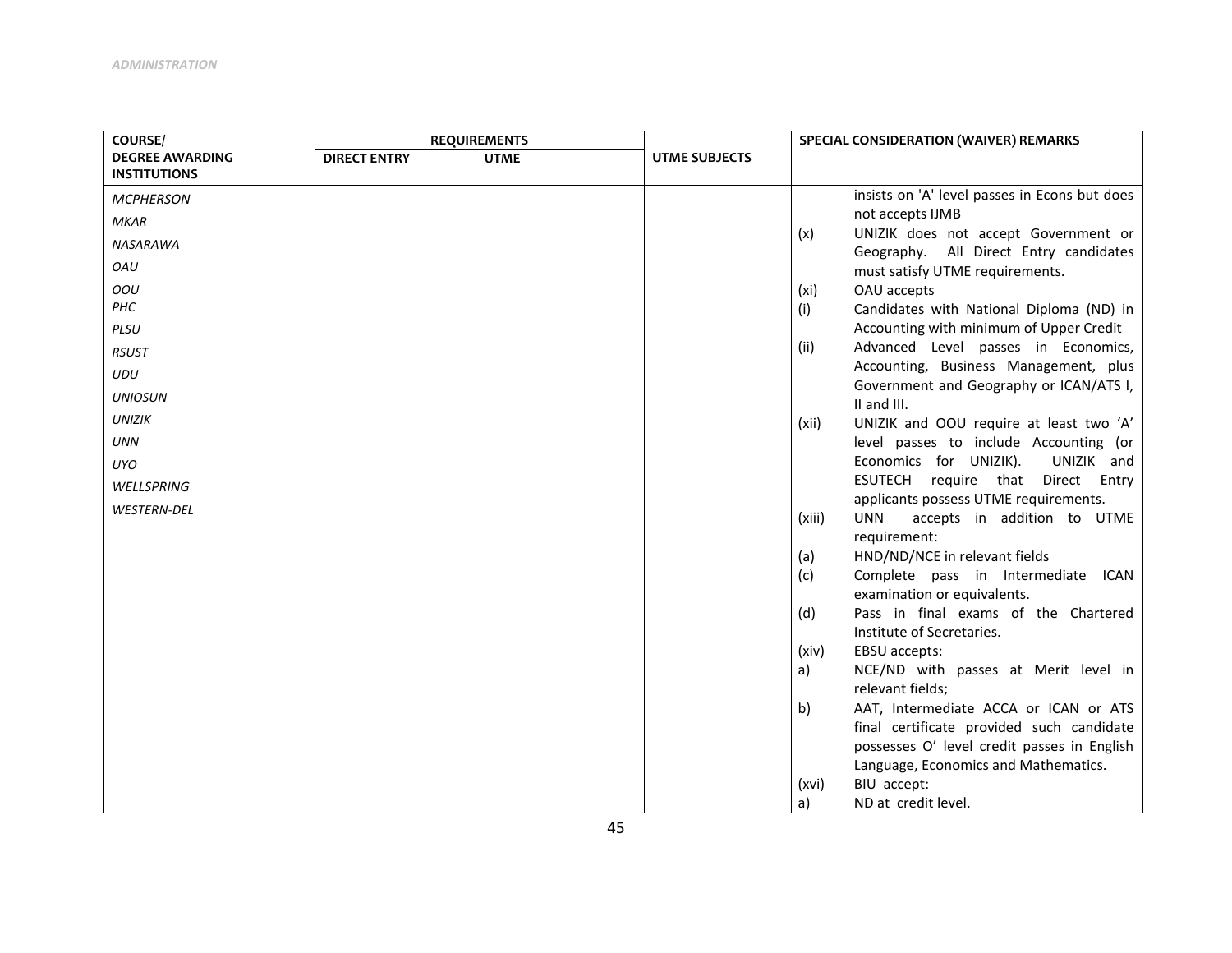| <b>COURSE/</b>         |                     | <b>REQUIREMENTS</b> |                      | SPECIAL CONSIDERATION (WAIVER) REMARKS                                                                       |
|------------------------|---------------------|---------------------|----------------------|--------------------------------------------------------------------------------------------------------------|
| <b>DEGREE AWARDING</b> | <b>DIRECT ENTRY</b> | <b>UTME</b>         | <b>UTME SUBJECTS</b> |                                                                                                              |
| <b>INSTITUTIONS</b>    |                     |                     |                      |                                                                                                              |
|                        |                     |                     |                      | b)<br>A/L passes in Accounting, Economics,<br>Mathematics and Business Management.<br>UDU accepts:<br>(xvii) |
|                        |                     |                     |                      | Credit in Accounts in lieu of Economics<br>(a)                                                               |
|                        |                     |                     |                      | ND in relevant field not below lower credit<br>(b)                                                           |
|                        |                     |                     |                      | NCE (Business Education).                                                                                    |
|                        |                     |                     |                      | (c)                                                                                                          |
|                        |                     |                     |                      | IGBINEDION accepts ND (Credit) in related<br>(xviii)<br>fields.                                              |
|                        |                     |                     |                      | NDU - No Director Entry.<br>(xxi)                                                                            |
|                        |                     |                     |                      | BSU accepts ND/NCE (lower credit/Merit<br>(xxii)                                                             |
|                        |                     |                     |                      | level) plus five 'O' level requirements to<br>include Economics at one sitting.                              |
|                        |                     |                     |                      | OAU accepts ND in Accounting with<br>(xxiii)                                                                 |
|                        |                     |                     |                      | minimum of upper credit.<br>ICAN/ACCA                                                                        |
|                        |                     |                     |                      | examination at professional level or ATS                                                                     |
|                        |                     |                     |                      | (Stage III) examination of ICAN                                                                              |
|                        |                     |                     |                      | ABUJA accepts 'A' level pass in Geology.<br>(xxiv)                                                           |
|                        |                     |                     |                      | NASARAWA accepts ND/HND in relevant<br>(xxv)                                                                 |
|                        |                     |                     |                      | field not below lower credit; IJMB in                                                                        |
|                        |                     |                     |                      | relevant subject not below 10 point; NCE in                                                                  |
|                        |                     |                     |                      | <b>Business Education</b>                                                                                    |
|                        |                     |                     |                      | UYO accepts ND/HND in relevant fields. All<br>(xxviii)                                                       |
|                        |                     |                     |                      | Direct Entry candidates must satisfy UTME                                                                    |
|                        |                     |                     |                      | requirement.                                                                                                 |
|                        |                     |                     |                      | AUN same as in Finance<br>(xxix)                                                                             |
|                        |                     |                     |                      | UYO accepts ND/HND un relevant fields not<br>(xxxi)                                                          |
|                        |                     |                     |                      | below lower credit level. All Direct Entry                                                                   |
|                        |                     |                     |                      | candidates must satisfy UTME requirement.                                                                    |
|                        |                     |                     |                      | WELSPRING accepts NCE, ND, HND, IJMB,<br>(xxxii)                                                             |
|                        |                     |                     |                      | NABTEB A/L at merit/lower credit from                                                                        |
|                        |                     |                     |                      | recorgnised institutions, as well as                                                                         |
|                        |                     |                     |                      | foundation/intermediate passes at ICAN,<br>ACCA, & ICMA.                                                     |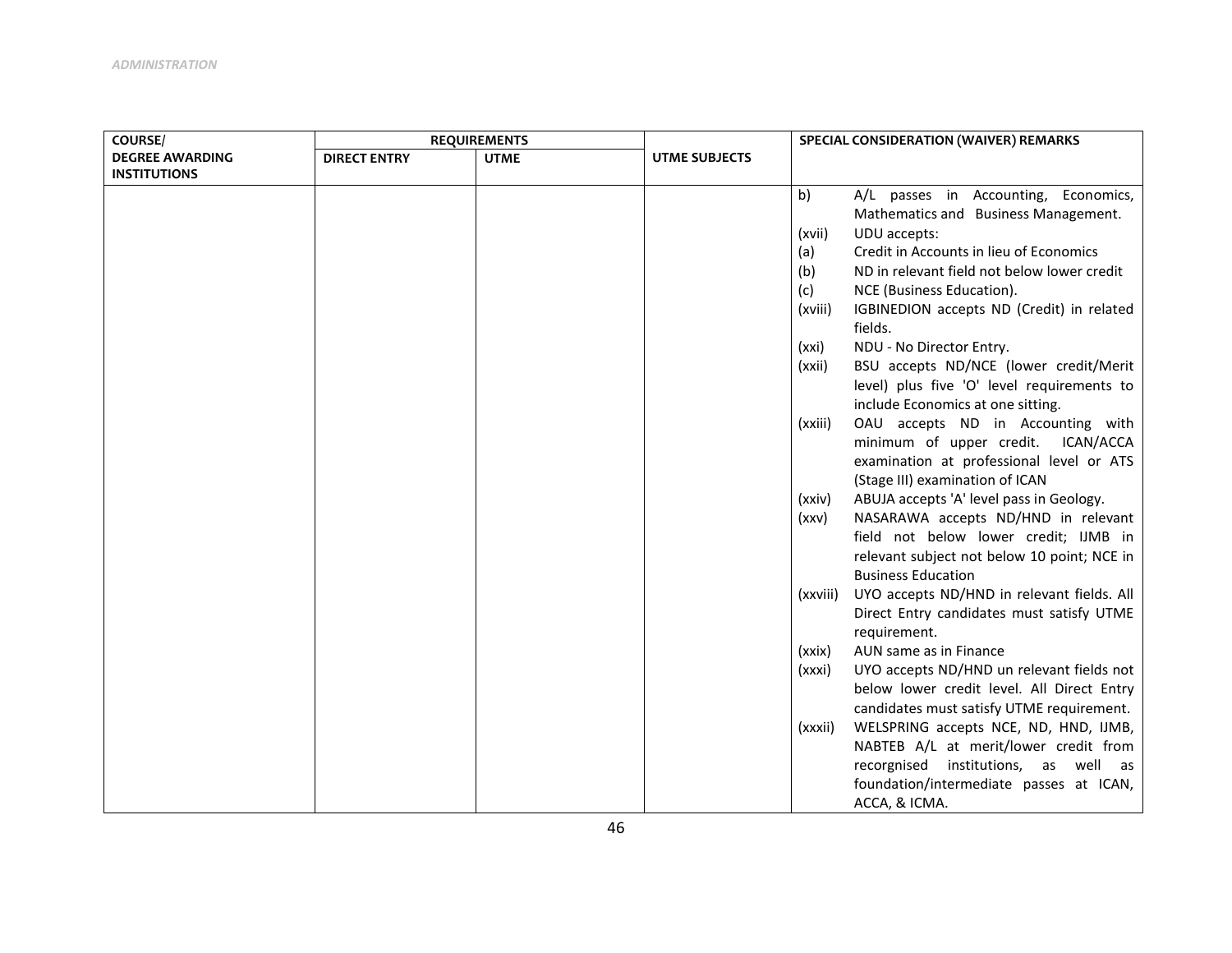| <b>COURSE/</b>         |                     | <b>REQUIREMENTS</b> |                      | SPECIAL CONSIDERATION (WAIVER) REMARKS                                                                                                                                                                                                        |
|------------------------|---------------------|---------------------|----------------------|-----------------------------------------------------------------------------------------------------------------------------------------------------------------------------------------------------------------------------------------------|
| <b>DEGREE AWARDING</b> | <b>DIRECT ENTRY</b> | <b>UTME</b>         | <b>UTME SUBJECTS</b> |                                                                                                                                                                                                                                               |
| <b>INSTITUTIONS</b>    |                     |                     |                      |                                                                                                                                                                                                                                               |
|                        |                     |                     |                      | EVANGEL accepts two A' level passes to<br>(xxxiii)<br>include Economics or ND/NCE in addition to                                                                                                                                              |
|                        |                     |                     |                      | UTME requirements.                                                                                                                                                                                                                            |
|                        |                     |                     |                      | <b>MAKURDI</b> accepts:<br>(xxxiv)                                                                                                                                                                                                            |
|                        |                     |                     |                      | Candidates should posses at least two GCE<br>a)<br>(A' level) passes or its equivalent in any of<br>the following subject: Economics, Principles<br>0f<br>Accounts,<br>Marketing,<br><b>Business</b><br>Management, Geography, Government and |
|                        |                     |                     |                      | Commerce plus UTME requirements.                                                                                                                                                                                                              |
|                        |                     |                     |                      | b)<br>Candidates with National Diploma at upper<br>credit in relevant field shall be considered<br>for Direct Entry into year two (2) provided<br>they satisfy the O'level requirements.                                                      |
|                        |                     |                     |                      | Candidates with HND upper credit can be<br>c)<br>admitted into year three (3) and those with<br>lower credit can be admitted into year 2<br>satisfy<br>0'level<br>provided they<br>the<br>requirements.                                       |
|                        |                     |                     |                      | MCPHERSON accepts NCE with passes at<br>(xxxv)<br>merit level in relevant subjects, Foundation of<br>professional examinations such as ICAN,<br>ACCA, ICMA or ND/ND Upper Credit in<br>relevant field.                                        |
|                        |                     |                     |                      | <b>EBSU</b> accepts<br>(xxxvi)                                                                                                                                                                                                                |
|                        |                     |                     |                      | HND, NCE/ND with passes at Merit level in<br>(a)<br>relevant fields.                                                                                                                                                                          |
|                        |                     |                     |                      | AAT, Intermediate ACCA or ICAN or ATS final<br>(b)<br>certificate provided such candidate possesses<br>'O' level credit in English Language, Economics<br>and Mathematics. ND must be in Upper credit<br>level.                               |
|                        |                     |                     |                      | JOS accepts:<br>(xxxvii)                                                                                                                                                                                                                      |
|                        |                     |                     |                      | a)<br>passes at IJMB in at least two subject one                                                                                                                                                                                              |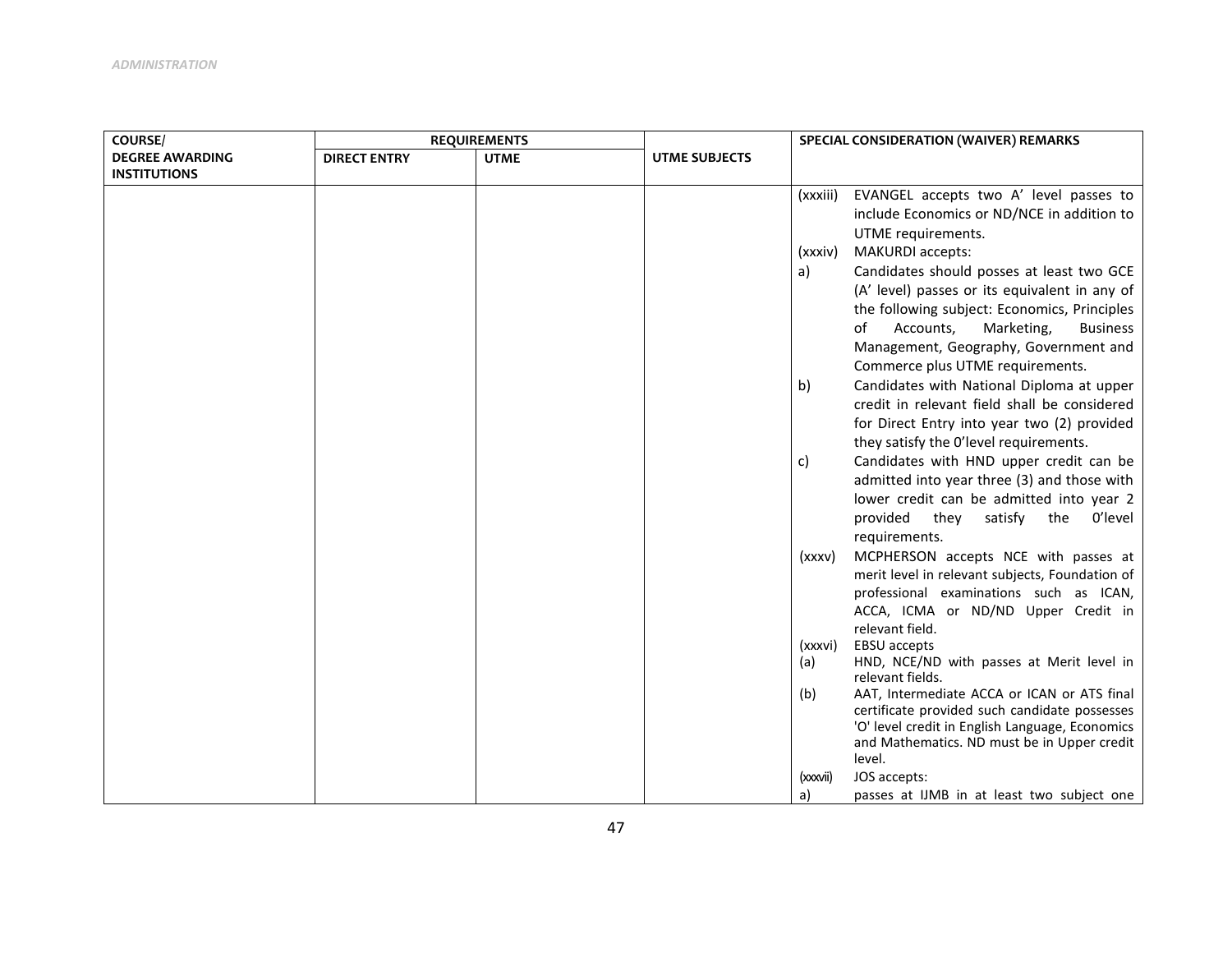| <b>COURSE/</b>         |                     | <b>REQUIREMENTS</b> |                      | SPECIAL CONSIDERATION (WAIVER) REMARKS                                                                                                                                                                                                                                                                                                                                                                                                                                                                                                                                                                                                                                                                                                                                                                                                                                                                                                                                                                                                                                                                                                                                                                                                                   |
|------------------------|---------------------|---------------------|----------------------|----------------------------------------------------------------------------------------------------------------------------------------------------------------------------------------------------------------------------------------------------------------------------------------------------------------------------------------------------------------------------------------------------------------------------------------------------------------------------------------------------------------------------------------------------------------------------------------------------------------------------------------------------------------------------------------------------------------------------------------------------------------------------------------------------------------------------------------------------------------------------------------------------------------------------------------------------------------------------------------------------------------------------------------------------------------------------------------------------------------------------------------------------------------------------------------------------------------------------------------------------------|
| <b>DEGREE AWARDING</b> | <b>DIRECT ENTRY</b> | <b>UTME</b>         | <b>UTME SUBJECTS</b> |                                                                                                                                                                                                                                                                                                                                                                                                                                                                                                                                                                                                                                                                                                                                                                                                                                                                                                                                                                                                                                                                                                                                                                                                                                                          |
| <b>INSTITUTIONS</b>    |                     |                     |                      |                                                                                                                                                                                                                                                                                                                                                                                                                                                                                                                                                                                                                                                                                                                                                                                                                                                                                                                                                                                                                                                                                                                                                                                                                                                          |
|                        |                     |                     |                      | which must be in Accounting, Economics or<br><b>Business Management.</b><br>ND upper credit in Financial studies.<br>b)<br>ESUTECH accepts ND in relevant discipline<br>(xxxviii)<br>within the Faculty in to 200 level in addition to<br>UTME requirements.<br>LAGOS accepts Very good passes in three (3)<br>(xxxix)<br>JUPEB/A-LEVEL subjects: Economics and any<br>other two (2) subjects from Accounting,<br>Business Studies/Management, Government<br>and Geography.<br>UTME:<br>UYO requires credit in Economics.<br>(i)<br>PHC does not accept commercial subjects<br>(ii)<br>except Financial Accounting or Business.<br>LAGOS requires five 'O' level credits to include<br>(iii)<br>English language, Mathematics, Economics<br>and any other Science, Social Science or Arts<br>subject.<br>PHC does not accept Office Practice and<br>(iv)<br>Secretarial Studies.<br>BIU accepts credit/merit in English language<br>(v)<br>and Mathematics at TC II as 'O'/level<br>equivalent.<br>OOU requires 'O' level credits in any 3 of<br>(vi)<br>Accounting, Business Methods, Commerce,<br>Economics, Statistics, Government and<br>Geography. IRK/CRK, Yoruba and History.<br>(vii) PLSU and CALABAR accept Commerce in place<br>of Economics. |
|                        |                     |                     |                      | (viii) AUN same as in Finance                                                                                                                                                                                                                                                                                                                                                                                                                                                                                                                                                                                                                                                                                                                                                                                                                                                                                                                                                                                                                                                                                                                                                                                                                            |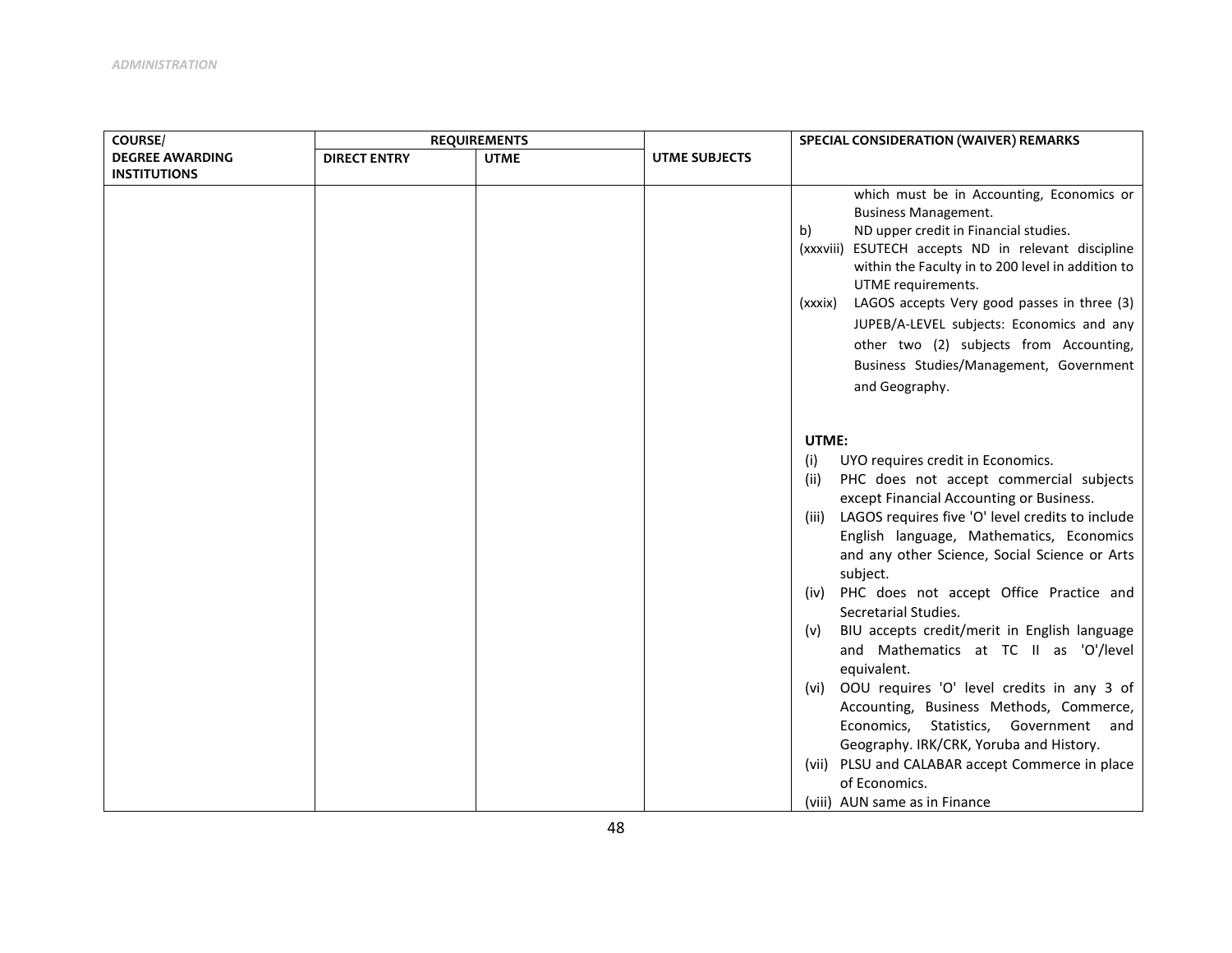| <b>COURSE/</b>         | <b>REQUIREMENTS</b> |             |                      | SPECIAL CONSIDERATION (WAIVER) REMARKS                                                                                                                                                                                                                                                                                                                                                                                                                                                                                                                                                                                                                               |
|------------------------|---------------------|-------------|----------------------|----------------------------------------------------------------------------------------------------------------------------------------------------------------------------------------------------------------------------------------------------------------------------------------------------------------------------------------------------------------------------------------------------------------------------------------------------------------------------------------------------------------------------------------------------------------------------------------------------------------------------------------------------------------------|
| <b>DEGREE AWARDING</b> | <b>DIRECT ENTRY</b> | <b>UTME</b> | <b>UTME SUBJECTS</b> |                                                                                                                                                                                                                                                                                                                                                                                                                                                                                                                                                                                                                                                                      |
| <b>INSTITUTIONS</b>    |                     |             |                      |                                                                                                                                                                                                                                                                                                                                                                                                                                                                                                                                                                                                                                                                      |
|                        |                     |             |                      | UNN requires Five O' level credit passes to<br>(ix)<br>include English Language,<br>Mathematics<br>Economics and any other two relevant<br>subjects. For NBC holders, the other two<br>relevant subjects could be from any of<br>Principles<br>Accounting,<br>of<br>Accounts,<br>Commerce, Office Practice and Secretarial<br>Duties.<br>EVANGEL- Economics is not compulsory but<br>(x)<br>accepts any three relevant subjects.<br>FED-WUKARI - Same as in Economics.<br>(xi)<br>(xii) JOS in addition to the UTME requirements<br>requires two credit passes in any of Business<br>Studies, Commerce, Government, Principle of<br>Accounts, Geography and Biology. |
|                        |                     |             |                      | <b>UTME: SUBJECTS:</b><br>OAU requires Principle of Account not<br>(i)<br>Commerce<br><b>BSU requires Economics.</b><br>(ii)<br>CALABAR and IGBINEDION accept Commerce<br>(iii)<br>in lieu of Economics.<br>CALABAR does not accept CRK.<br>(iv)<br>OOU does not insist on Economics.<br>(v)<br>(vi)<br>LAGOS accepts Economics, Mathematics and<br>any Science, Social Science or Arts subject.<br>(vii) AUN same as in Finance.<br>(viii) EVANGEL accepts Principles of Accounts in<br>lieu of Mathematics.                                                                                                                                                        |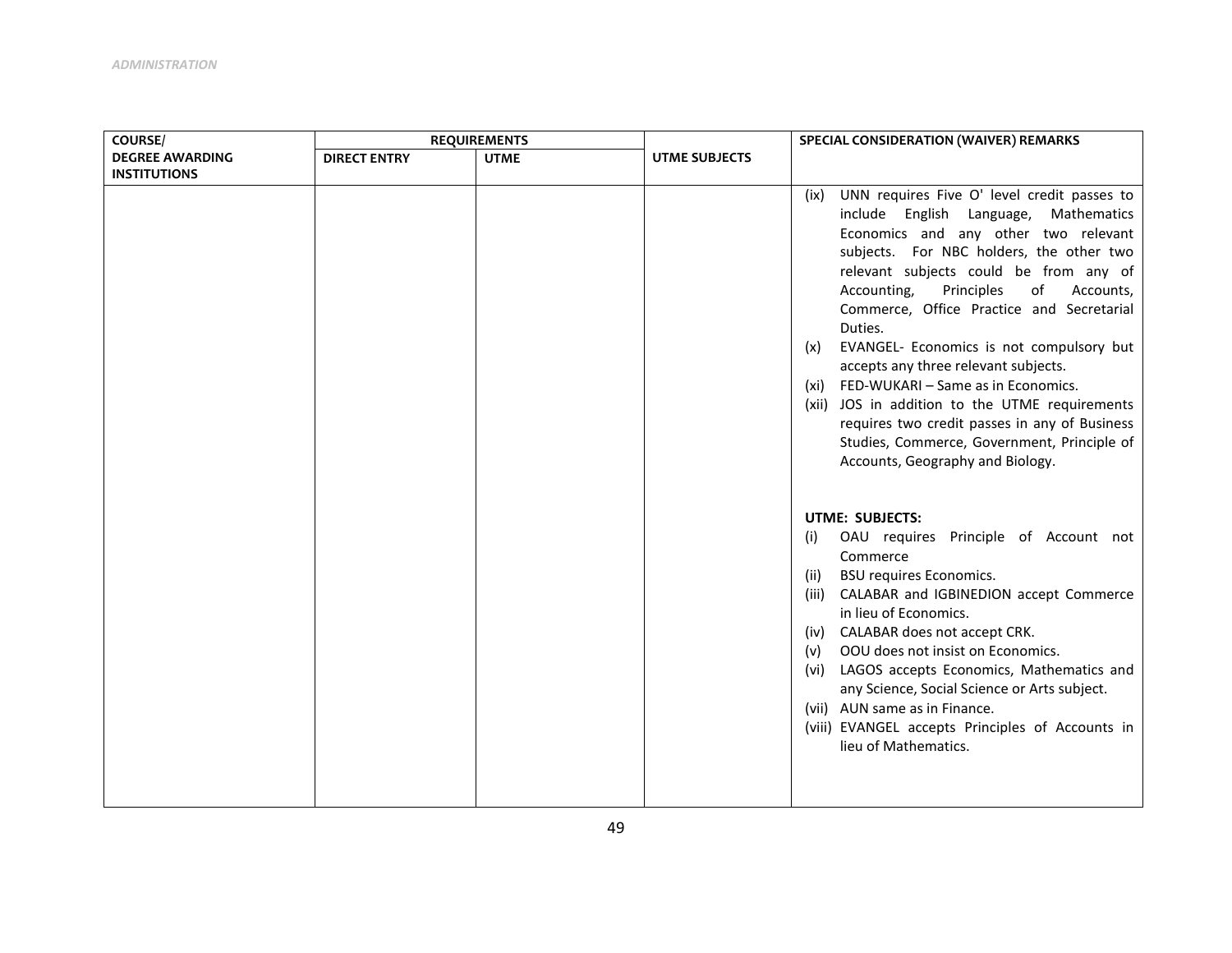| <b>COURSE/</b>              |                              | <b>REQUIREMENTS</b>                             |                      | SPECIAL CONSIDERATION (WAIVER) REMARKS                                                           |
|-----------------------------|------------------------------|-------------------------------------------------|----------------------|--------------------------------------------------------------------------------------------------|
| <b>DEGREE AWARDING</b>      | <b>DIRECT ENTRY</b>          | <b>UTME</b>                                     | <b>UTME SUBJECTS</b> |                                                                                                  |
| <b>INSTITUTIONS</b>         |                              |                                                 |                      |                                                                                                  |
| <b>BANKING AND FINANCE:</b> | Two 'A' level passes         | Five SSCE credits to                            | Mathematics,         | <b>DIRECT ENTRY</b>                                                                              |
|                             | chosen from                  | include: English                                | Economics, plus one  | UNN accepts<br>(i)                                                                               |
| AAUA                        | Accounting,                  | Language, Mathematics                           | of Government and    | AIB and other professional qualifications or<br>(a)                                              |
| ABSU                        | Economics,                   | and any other relevant                          | Geography.           | HND in relevant fields plus UME requirement.                                                     |
| <b>CARITAS</b>              | Management,                  | subjects. For NBC the                           |                      | (b)<br>As in Accountancy.                                                                        |
| <b>DELSU</b>                | Mathematics,                 | other two relevant                              |                      | (ii)<br>ESUTECH accepts ND in Management,                                                        |
| <b>EBSU</b>                 | Geography and<br>Statistics. | subjects could be from<br>any of the following, |                      | Marketing, Accounting and Finance.<br>DELSU<br>and<br>ABSU<br><b>ND</b><br>(iii)<br>accept<br>in |
|                             |                              | Accounting, Principles                          |                      | Banking/Finance with a minimum of 'B'                                                            |
| <b>ELIZADE</b>              |                              | of Accounts,                                    |                      | overall average.                                                                                 |
| <b>ESUTECH</b>              |                              | Commerce, Office                                |                      | IMSU and PHC - No Direct Entry<br>(iv)                                                           |
| <b>EVANGEL</b>              |                              | Practice and                                    |                      | OOU accepts ND/ND and NCE not below<br>(v)                                                       |
| <b>FED-WUKARI</b>           |                              | Economics.                                      |                      | equivalent of Upper credit in relevant subjects                                                  |
| <b>IGBINEDION</b>           |                              |                                                 |                      | from recognised institutions as well as                                                          |
| <b>IMSU</b>                 |                              |                                                 |                      | Foundation/ Intermediate passes ICAN, ACCA,                                                      |
| JOS                         |                              |                                                 |                      | ICMA and CIPFA.                                                                                  |
| <b>MADONNA</b>              |                              |                                                 |                      | PHC, ESUTECH and UNIZIK require Direct Entry<br>(vi)<br>applicants to possess UTME requirements. |
| <b>MAKURDI</b>              |                              |                                                 |                      | OOU accepts 'A' level passes in Economics and<br>(vii)                                           |
| <b>MCPHERSON</b>            |                              |                                                 |                      | other subjects plus 'O' level credits in English                                                 |
| <b>MKAR</b>                 |                              |                                                 |                      | lang. and Mathematics.                                                                           |
| OOU                         |                              |                                                 |                      | MCPHERSON and RSUST - Same as in<br>(viii)                                                       |
| PHC                         |                              |                                                 |                      | Accountancy.                                                                                     |
| <b>RSUST</b>                |                              |                                                 |                      | UNIZIK does not accept Geography.<br>(ix)<br>EKSU accepts ND (Upper Credit) in relevant<br>(x)   |
| <b>TANSIAN</b>              |                              |                                                 |                      | subject.                                                                                         |
| UDU                         |                              |                                                 |                      | EBSU accepts ACIB, ND, NCE or HND passed at<br>(xii)                                             |
| <b>EKSU</b>                 |                              |                                                 |                      | merit level in relevant fields in addition to O'                                                 |
| <b>UNIOSUN</b>              |                              |                                                 |                      | 'level requirement.<br>IGBINEDION and CALABAR: as in Accounting.<br>(xiv)                        |
| <b>UNIZIK</b>               |                              |                                                 |                      | CALABAR does not accept IJMB/A' level/NCE.                                                       |
| <b>UNN</b>                  |                              |                                                 |                      | AAUA accepts HND (Lower Credit) in Banking<br>(xv)                                               |
| <b>UYO</b>                  |                              |                                                 |                      | and Finance.                                                                                     |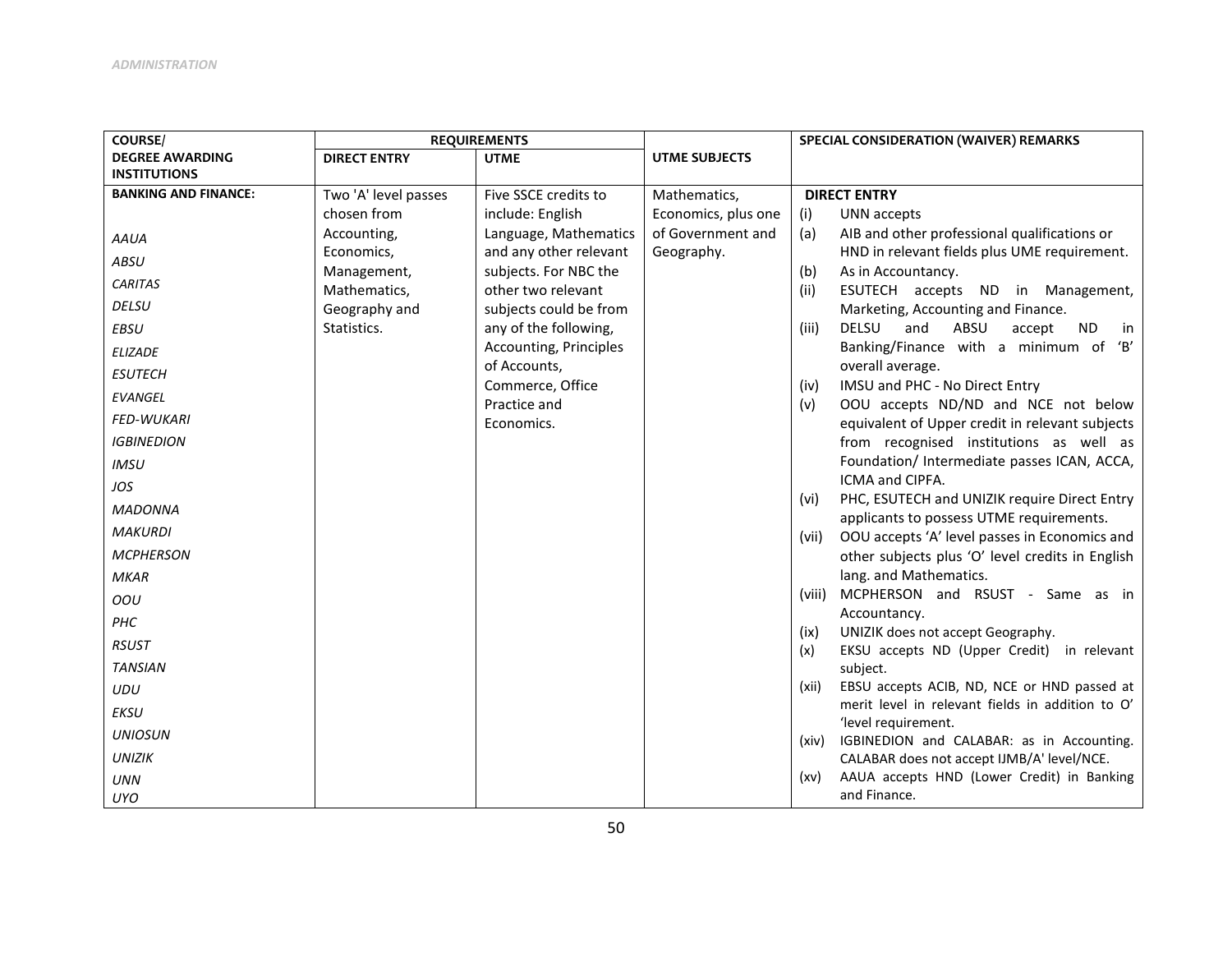| <b>COURSE/</b>         |                     | <b>REQUIREMENTS</b> |                      | SPECIAL CONSIDERATION (WAIVER) REMARKS                                    |
|------------------------|---------------------|---------------------|----------------------|---------------------------------------------------------------------------|
| <b>DEGREE AWARDING</b> | <b>DIRECT ENTRY</b> | <b>UTME</b>         | <b>UTME SUBJECTS</b> |                                                                           |
| <b>INSTITUTIONS</b>    |                     |                     |                      |                                                                           |
| <b>WELLSPRING</b>      |                     |                     |                      | OOU requires 'A' level passes in Economics and<br>(xvi)                   |
| <b>WESTERN-DEL</b>     |                     |                     |                      | Accounting.                                                               |
|                        |                     |                     |                      | (xviii) COOU same as in Accountancy                                       |
|                        |                     |                     |                      | AAUA accepts National Diploma at credit level<br>(xix)                    |
| <b>FINANCE</b>         |                     |                     |                      | in relevant Discipline                                                    |
| AUN                    |                     |                     |                      | MAKURDI and UYO - Same as in Accounting.<br>(xx)                          |
| LAGOS                  |                     |                     |                      | AUN accepts<br>(xxi)                                                      |
|                        |                     |                     |                      | 'A' level passes chosen from English Language,<br>(a)                     |
|                        |                     |                     |                      | Mathematics,<br>Economics,<br>Geography,                                  |
|                        |                     |                     |                      | Government, History, Literature in English,                               |
|                        |                     |                     |                      | Further Mathematics, Technical Drawing, Visual                            |
|                        |                     |                     |                      | Arts, Computer Studies, Information Technology,                           |
|                        |                     |                     |                      | Civics, Environmental Science, Biology, Physics,<br>Chemistry and French. |
|                        |                     |                     |                      | ND/HND<br>(b)                                                             |
|                        |                     |                     |                      | (xxii) AUN does not offer admissions direct to 200                        |
|                        |                     |                     |                      | level programs.                                                           |
|                        |                     |                     |                      | (xxiii) ABU accepts                                                       |
|                        |                     |                     |                      | Two 'A' level passes in Accounting or<br>(a)                              |
|                        |                     |                     |                      | Economics and any one other subject                                       |
|                        |                     |                     |                      | NCE with passes at merit level in relevant<br>(b)                         |
|                        |                     |                     |                      | subjects.                                                                 |
|                        |                     |                     |                      | ND at credit level.<br>(c)                                                |
|                        |                     |                     |                      | (xxiv) UYO accepts ND/HND in relevant fields not                          |
|                        |                     |                     |                      | below lower credit level. All Direct Entry                                |
|                        |                     |                     |                      | candidates must satisfy UTME requirements.                                |
|                        |                     |                     |                      | (xxv) EVANGEL requires two A' level passes in                             |
|                        |                     |                     |                      | Economics and any of Science, Social Science                              |
|                        |                     |                     |                      | or Management subjects plus O' level                                      |
|                        |                     |                     |                      | requirements.                                                             |
|                        |                     |                     |                      | (xxvi) EBSU accepts HND, ACIB, ND/NCE passes at                           |
|                        |                     |                     |                      | Merit level in relevant fields in addition to 'O'                         |
|                        |                     |                     |                      | level requirement. ND must be in Upper credit                             |
|                        |                     |                     |                      | level.                                                                    |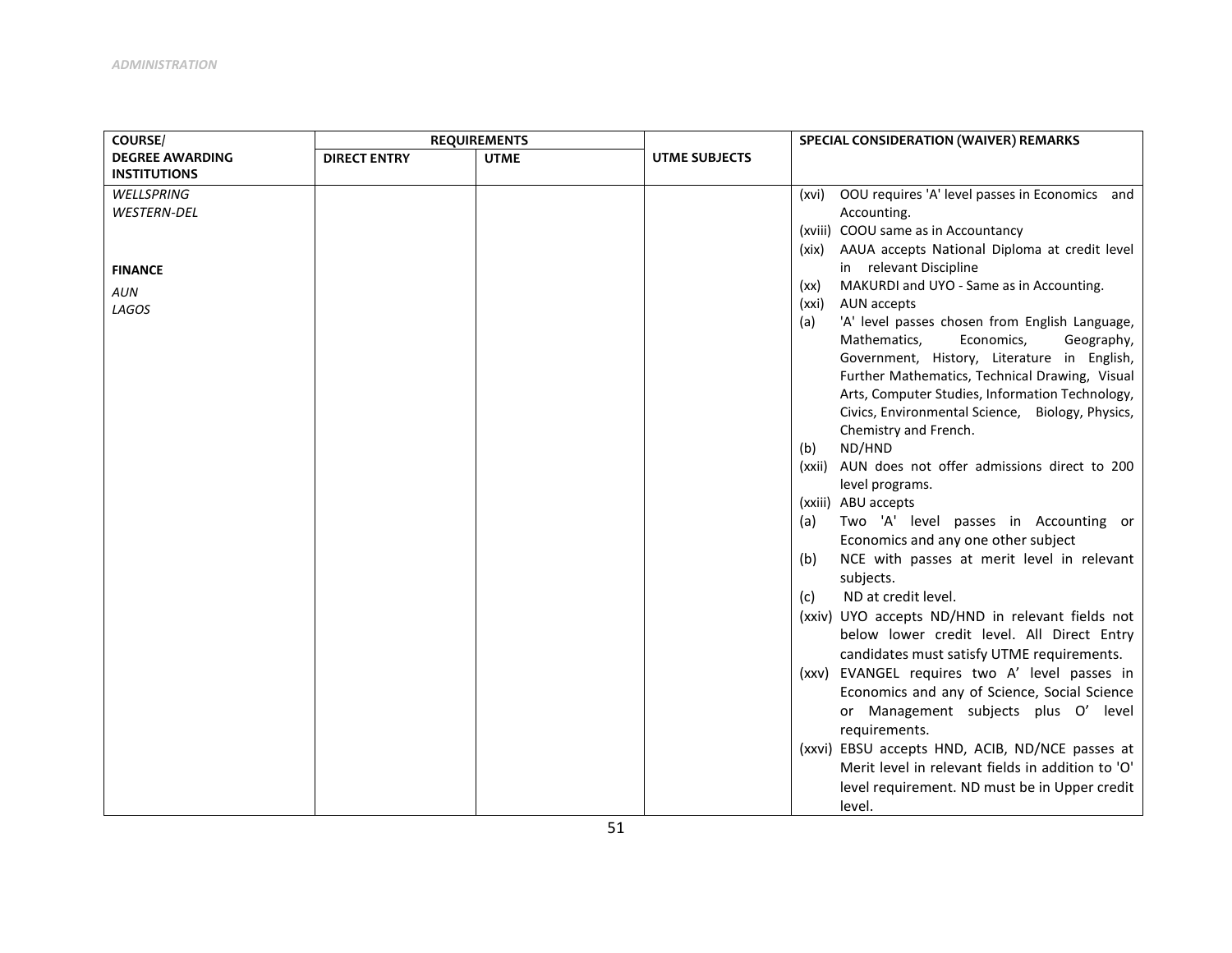| <b>COURSE/</b>         |                     | <b>REQUIREMENTS</b> |                      | SPECIAL CONSIDERATION (WAIVER) REMARKS                                                                                                                                                                                                                                                                                                                                                                                                                                                                                                                                                                                                                                                                                                           |
|------------------------|---------------------|---------------------|----------------------|--------------------------------------------------------------------------------------------------------------------------------------------------------------------------------------------------------------------------------------------------------------------------------------------------------------------------------------------------------------------------------------------------------------------------------------------------------------------------------------------------------------------------------------------------------------------------------------------------------------------------------------------------------------------------------------------------------------------------------------------------|
| <b>DEGREE AWARDING</b> | <b>DIRECT ENTRY</b> | <b>UTME</b>         | <b>UTME SUBJECTS</b> |                                                                                                                                                                                                                                                                                                                                                                                                                                                                                                                                                                                                                                                                                                                                                  |
| <b>INSTITUTIONS</b>    |                     |                     |                      |                                                                                                                                                                                                                                                                                                                                                                                                                                                                                                                                                                                                                                                                                                                                                  |
|                        |                     |                     |                      | (xxvi) ESUTECH accepts ND in relevant discipline within<br>the Faculty in to 200 level in addition to UTME<br>requirements.<br>(xxvii) LAGOS accepts very good passes in three<br>JUPEB/A-LEVEL subjects: Economics and any<br>other two (2) subjects from Accounting, Business<br>Studies/Management, Mathematics, Geography<br>and Statistics.                                                                                                                                                                                                                                                                                                                                                                                                 |
|                        |                     |                     |                      |                                                                                                                                                                                                                                                                                                                                                                                                                                                                                                                                                                                                                                                                                                                                                  |
|                        |                     |                     |                      | UTME:<br>(i)<br>ABU does not accept a combination of Local<br>Languages and Religious Knowledge.<br>BIU, AAUA, UYO, UNIZIK, ESUTECH, EKSU, IMSU,<br>(ii)<br>PHC and LAGOS require credit in Economics and<br>two other subjects.<br>IMSU and BIU accept credit/merit in English<br>(iii)<br>Language in TC II.<br>PHC requires Economics and does not accept<br>(iv)<br>commercial subjects.<br>MAKURDI, EBSU and RSUST - Same as in<br>(v)<br>Accounting.<br>LAGOS as in Accounting.<br>(vi)<br>AUN requires Five 'O' level credit passes<br>(vii)<br>including English Language, Mathematics, and<br>any other three subjects from the following;<br>Economics, Geography, Government, History,<br>Literature in English, Further Mathematics, |
|                        |                     |                     |                      | Technical Drawing, Visual Arts, Computer<br>Studies,<br>Information Technology,<br>Civics,<br>Environmental<br>Science,<br>Biology,<br>Physics,<br>Chemistry and French.<br>AUN does not accept credit passes in the<br>(viii)<br>following; Agriculture, Food and Nutrition, Home<br>Economics, Home Craft, Home management,                                                                                                                                                                                                                                                                                                                                                                                                                    |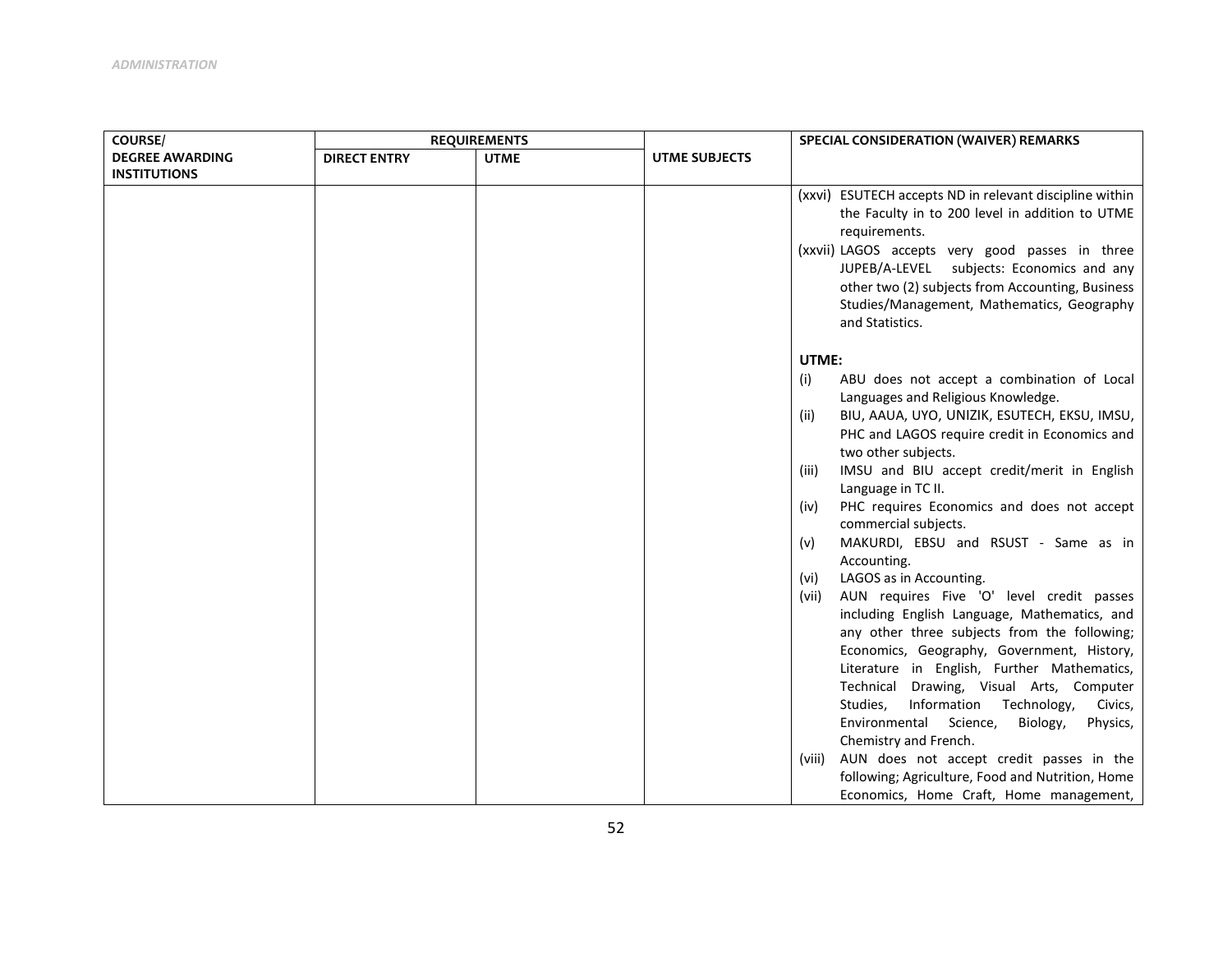| <b>COURSE/</b>         |                     | <b>REQUIREMENTS</b> |                      | SPECIAL CONSIDERATION (WAIVER) REMARKS                                                                                                                                                                                                                                                                                                                                                                                                                                                                                                                                                                                                                                                                                                                                                                                                                                                                                                                                                                                                                                                                                                                                                                                                                                                                                                                                                                                                                                   |
|------------------------|---------------------|---------------------|----------------------|--------------------------------------------------------------------------------------------------------------------------------------------------------------------------------------------------------------------------------------------------------------------------------------------------------------------------------------------------------------------------------------------------------------------------------------------------------------------------------------------------------------------------------------------------------------------------------------------------------------------------------------------------------------------------------------------------------------------------------------------------------------------------------------------------------------------------------------------------------------------------------------------------------------------------------------------------------------------------------------------------------------------------------------------------------------------------------------------------------------------------------------------------------------------------------------------------------------------------------------------------------------------------------------------------------------------------------------------------------------------------------------------------------------------------------------------------------------------------|
| <b>DEGREE AWARDING</b> | <b>DIRECT ENTRY</b> | <b>UTME</b>         | <b>UTME SUBJECTS</b> |                                                                                                                                                                                                                                                                                                                                                                                                                                                                                                                                                                                                                                                                                                                                                                                                                                                                                                                                                                                                                                                                                                                                                                                                                                                                                                                                                                                                                                                                          |
| <b>INSTITUTIONS</b>    |                     |                     |                      |                                                                                                                                                                                                                                                                                                                                                                                                                                                                                                                                                                                                                                                                                                                                                                                                                                                                                                                                                                                                                                                                                                                                                                                                                                                                                                                                                                                                                                                                          |
|                        |                     |                     |                      | Physical Education,<br>Physical and Health<br>Education, Music, Commerce, Accounting,<br>Financial Accounting, Book keeping, Islamic<br>History, Religious Studies, Tajweed, Library<br>Studies, Diction, Kiswahili, Igbo, Hausa, Yoruba,<br>Arabic, Turkish, Study skills.<br>UNN requires five O' level credits to include:<br>(ix)<br>English Language, Mathematics and any other<br>relevant subjects. For NBC the other two<br>relevant subjects could be from any of the<br>following: Accounting, Principles of Accounts,<br>Commerce, Office Practice and Economics.<br>EKSU requires credit pass in Economics plus<br>(x)<br>other social Science subjects at the SSCE.<br><b>UTME. SUBJECTS:</b><br>UNIZIK does not accept Geography.<br>(i)<br>ESUTECH, UNN, OOU - Mathematics, Economics,<br>(ii)<br>plus any social science subject.<br>EBSU, LAGOS and IGBINEDION: as in Accounting<br>(iii)<br>CALABAR does not accept Commerce and CRK as<br>(v)<br>UTME subjects.<br>AUN requires Mathematics, plus any other<br>(vi)<br>subjects from the following;<br>Economics,<br>Geography, Government, History, Literature in<br>Mathematics,<br>English,<br>Further<br>Technical<br>Visual Arts, Computer Studies,<br>Drawing,<br>Information Technology, Civics, Environmental<br>Science, Biology, Physics, Chemistry and French.<br>EVANGEL requires Mathematics, Economics and<br>(vii)<br>any other subject.<br>MAKURDI - Same as in Accounting.<br>(viii) |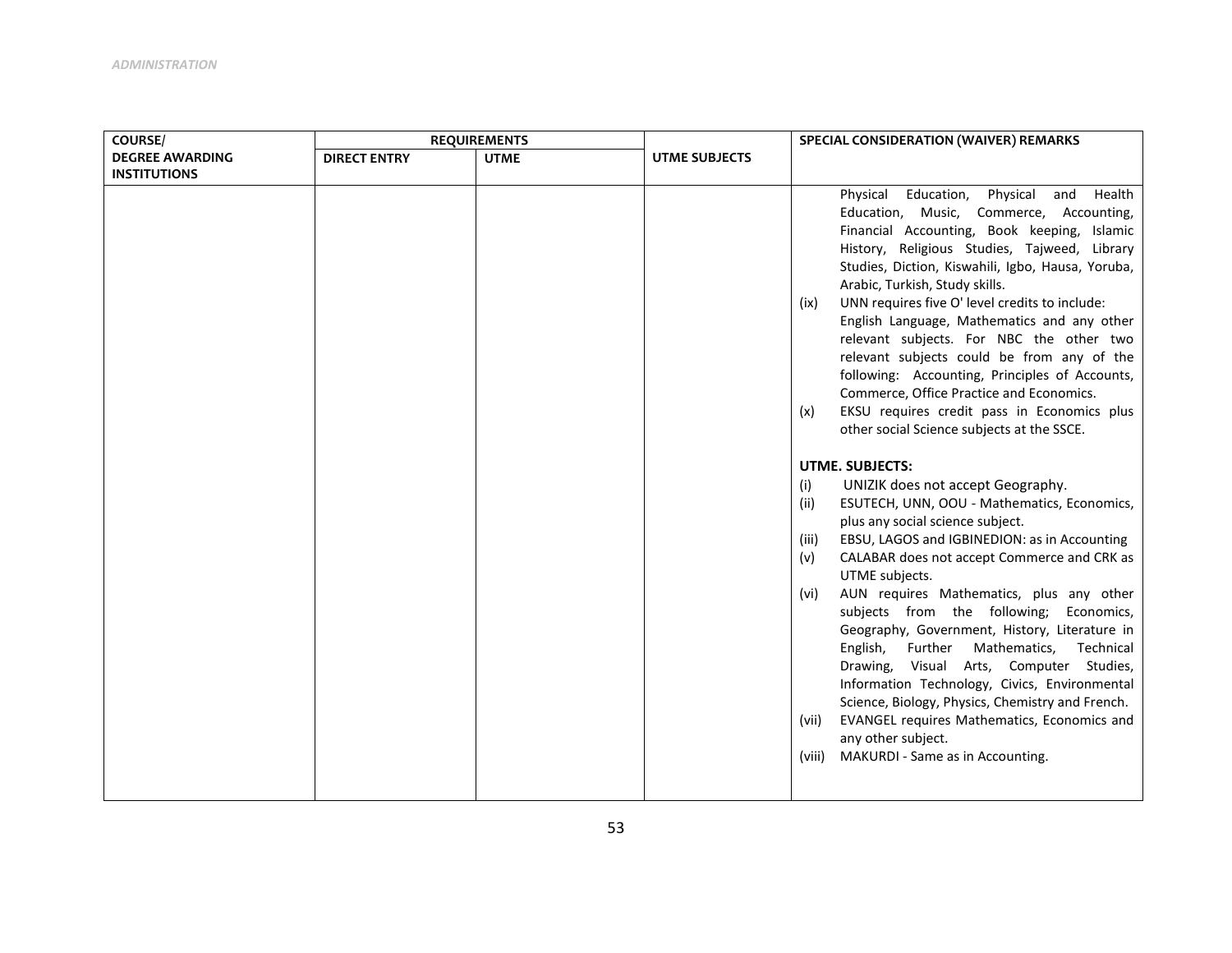| COURSE/                                                          |                                        | <b>REQUIREMENTS</b>                             |                                   | <b>SPECIAL CONSIDERATION (WAIVER) REMARKS</b>                                                                                                                                                                              |
|------------------------------------------------------------------|----------------------------------------|-------------------------------------------------|-----------------------------------|----------------------------------------------------------------------------------------------------------------------------------------------------------------------------------------------------------------------------|
| <b>DEGREE AWARDING</b>                                           | <b>DIRECT ENTRY</b>                    | <b>UTME</b>                                     | <b>UTME SUBJECTS</b>              |                                                                                                                                                                                                                            |
| <b>INSTITUTIONS</b>                                              |                                        |                                                 |                                   |                                                                                                                                                                                                                            |
| <b>ACTUARIAL SCIENCE</b>                                         | Two 'A' level passes to                | Five SSCE credit passes                         | Mathematics,                      | <b>DIRECT ENTRY:</b>                                                                                                                                                                                                       |
| <b>CRAWFORD</b>                                                  | include<br>English                     | include<br>English<br>to                        | Economics and one                 | JOS - Same as in Marketing.<br>(i)                                                                                                                                                                                         |
| <b>EDWIN CLARK</b>                                               | and<br>Language<br>Mathematics.        | Language, Mathematics<br>and Economics plus any | other subject.                    | LAGOS accepts very good passes in three<br>(ii)                                                                                                                                                                            |
| JOS                                                              |                                        | other two<br>relevant                           |                                   | JUPEB/A-LEVEL subjects: Economics and any<br>other two (2) subjects from Mathematics,                                                                                                                                      |
| <b>KWASU</b>                                                     |                                        | subjects.                                       |                                   | Accounting, Business Studies/Management,                                                                                                                                                                                   |
| LAGOS                                                            |                                        |                                                 |                                   | and Government.                                                                                                                                                                                                            |
| <b>REDEEMERS</b>                                                 |                                        |                                                 |                                   |                                                                                                                                                                                                                            |
| <b>RHEMA</b>                                                     |                                        |                                                 |                                   | UTME.:                                                                                                                                                                                                                     |
| <b>ACTUARIAL SCIENCE AND</b><br><b>INSURANCE</b><br><b>AJAYI</b> |                                        |                                                 |                                   | LAGOS requires two other relevant subjects in<br>(i)<br>Science or Social Science obtained at one<br>sitting.<br>UYO accepts CRK/Accounts/Commerce as the<br>(ii)<br>third subject.<br>JOS - Same as in Marketing<br>(iii) |
|                                                                  |                                        |                                                 |                                   | <b>UTME: SUBJECTS:</b>                                                                                                                                                                                                     |
|                                                                  |                                        |                                                 |                                   | LAGOS - As in Accountancy.<br>(i)                                                                                                                                                                                          |
|                                                                  |                                        |                                                 |                                   | (ii)<br>JOS - Same as in Marketing.                                                                                                                                                                                        |
|                                                                  |                                        |                                                 |                                   |                                                                                                                                                                                                                            |
| <b>BUSINESS MANAGEMENT:</b>                                      | Two 'A' level passes<br>chosen<br>from | <b>SSCE</b><br>Five<br>credit<br>including      | Mathematics,<br>Economics and one | <b>DIRECT ENTRY:</b><br>(i)<br>OOU accepts NCE/ND/HND.                                                                                                                                                                     |
| <b>AUN</b>                                                       | Economics,<br>Accounts,                | English,<br>Mathematics,                        | other subject.                    | UNN accepts:<br>(ii)                                                                                                                                                                                                       |
| (with options in Business                                        | Business Management,                   | Economics, plus any two                         |                                   | AIB or other Professional qualifications and<br>(a)                                                                                                                                                                        |
| Economics, Management)                                           | Government.                            | of                                              |                                   | HND in relevant fields.                                                                                                                                                                                                    |
| <b>BSU</b>                                                       | Geography or Statistics.               | Accounting,<br><b>Business</b>                  |                                   | NCE/ND/HND<br>(b)                                                                                                                                                                                                          |
| <b>EBSU</b>                                                      |                                        | Methods,<br>Commerce,                           |                                   | GSU and UNN requires two 'A' level passes in<br>(iii)<br>Economics and any other subject.                                                                                                                                  |
| <b>EVANGEL</b>                                                   |                                        | Government, Geog, and<br>Statistics.            |                                   | UYO accepts HND (lower credit) ND (Upper<br>(iv)                                                                                                                                                                           |
| <b>FED-DUTSINMA</b>                                              |                                        |                                                 |                                   | Credit) in relevant fields.                                                                                                                                                                                                |
| <b>IGBINEDION</b>                                                |                                        |                                                 |                                   | RSUST, IGBINEDION, EKSU, LAGOS and BSU -<br>(v)                                                                                                                                                                            |
| <b>MADONNA</b>                                                   |                                        |                                                 |                                   | as in Accountancy.                                                                                                                                                                                                         |
| <b>MCPHERSON</b>                                                 |                                        |                                                 |                                   | ABU requires candidates wishing to specialise<br>(vi)                                                                                                                                                                      |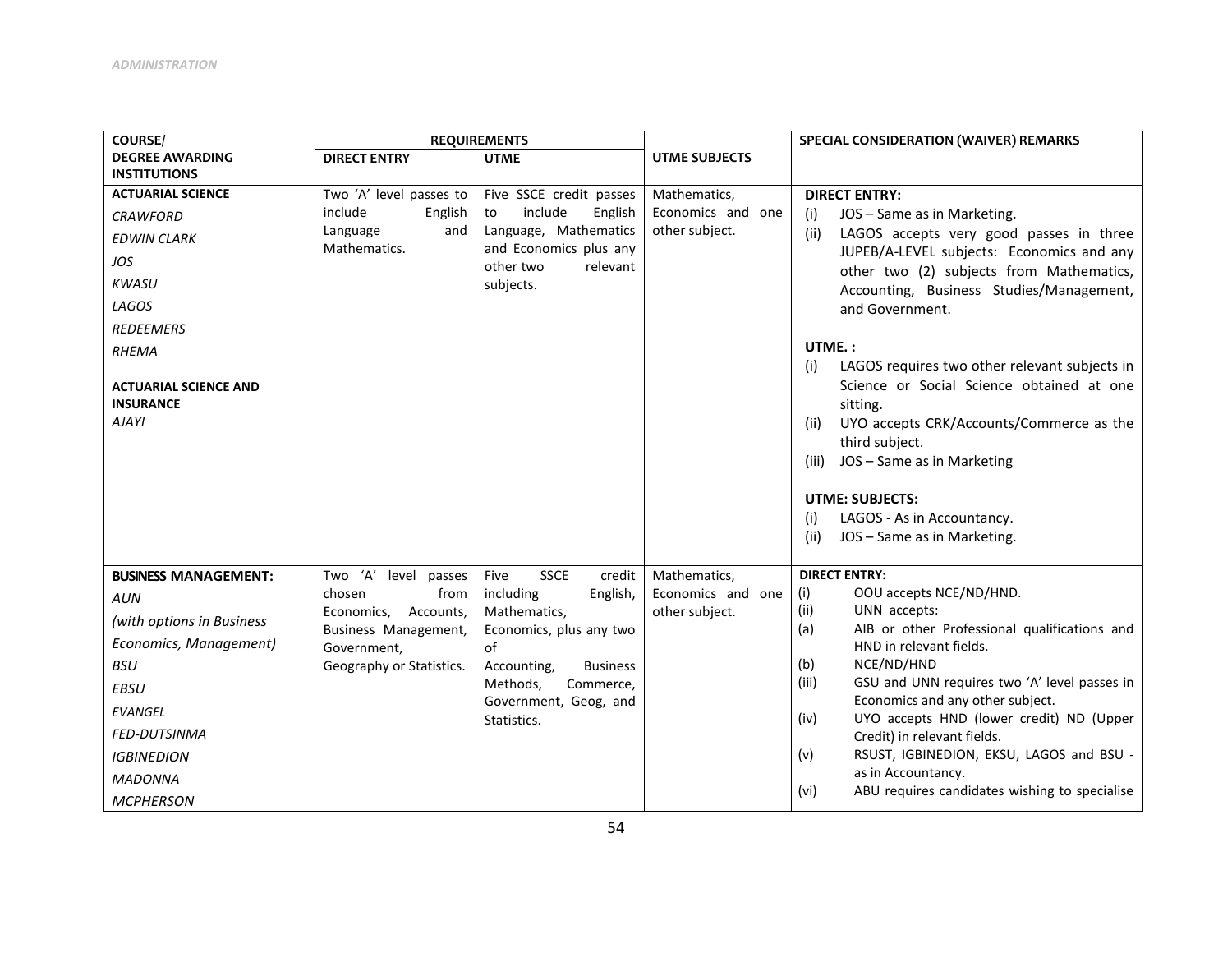| <b>COURSE/</b>                 |                     | <b>REQUIREMENTS</b> |                      | SPECIAL CONSIDERATION (WAIVER) REMARKS       |                                                                                      |
|--------------------------------|---------------------|---------------------|----------------------|----------------------------------------------|--------------------------------------------------------------------------------------|
| <b>DEGREE AWARDING</b>         | <b>DIRECT ENTRY</b> | <b>UTME</b>         | <b>UTME SUBJECTS</b> |                                              |                                                                                      |
| <b>INSTITUTIONS</b>            |                     |                     |                      |                                              |                                                                                      |
| <b>MKAR</b>                    |                     |                     |                      |                                              | in Actuarial Science to have 'A'<br>level                                            |
| <b>PHC</b>                     |                     |                     |                      | Mathematics.                                 | JOS accepts ND (lower credit), DELSU and                                             |
| <b>RSUST</b>                   |                     |                     |                      | (vii)                                        | BAYERO (upper credit) in relevant Discipline.                                        |
| <b>UNN</b>                     |                     |                     |                      | (viii)                                       | BIU accepts ND/HND credit pass in                                                    |
| <b>UYO</b>                     |                     |                     |                      |                                              | Business/Accounting or related fields.                                               |
| <b>WESTERN-DEL</b>             |                     |                     |                      | PHC - No Direct Entry<br>(ix)                |                                                                                      |
|                                |                     |                     |                      | (xi)                                         | OOU, EVANGEL and UYO - Same as in                                                    |
|                                |                     |                     |                      | Banking and Finance.                         |                                                                                      |
| <b>MANAGEMENT STUDIES</b>      |                     |                     |                      | ADSU - As in Public Administration.<br>(xii) |                                                                                      |
| <b>IMSU</b>                    |                     |                     |                      | (xiii)                                       | UNIZIK accepts Mathematics but not                                                   |
| PLSU                           |                     |                     |                      | Geography.                                   |                                                                                      |
|                                |                     |                     |                      | (xiv)                                        | AAUA requires 'A' level pass in Economics or                                         |
| <b>MANAGEMENT</b>              |                     |                     |                      | <b>Business Administration.</b>              |                                                                                      |
| AUN                            |                     |                     |                      | (xvi)<br>requirements.                       | UNIZIK requires applicants to possess UTME                                           |
|                                |                     |                     |                      | (xvii)                                       | MADONNA, EBSU and COOU accept ND (not                                                |
| <b>BUSINESS ADMINISTRATION</b> |                     |                     |                      |                                              | below lower credit), AIB and Degree/HND in                                           |
| ABSU                           |                     |                     |                      | relevant field.                              |                                                                                      |
| <b>AAUA</b>                    |                     |                     |                      | (xviii)                                      | CALABAR accepts ND in Business Admin at                                              |
| ABU                            |                     |                     |                      |                                              | credit/merit level. A/L passes in Geography                                          |
| <b>ABUJA</b>                   |                     |                     |                      | and Govt. not acceptable.                    |                                                                                      |
| ADSU                           |                     |                     |                      | UDU - as applicable to Accounting.<br>(xix)  |                                                                                      |
| COOU                           |                     |                     |                      | (xx)                                         | GSU accepts NCE in relevant subject.                                                 |
| <b>BASU</b>                    |                     |                     |                      | (xxii)                                       | AAUA accepts National Diploma (Upper<br>Credit) in relevant discipline or HND (Lower |
|                                |                     |                     |                      | Credit) plus UTME requirements.              |                                                                                      |
| <b>BAYERO</b>                  |                     |                     |                      | (xxiii)                                      | NASARAWA accepts HND at Lower Credit,                                                |
| <b>BENIN</b>                   |                     |                     |                      |                                              | AIB or other Professional qualifications in                                          |
| <b>CARITAS</b>                 |                     |                     |                      |                                              | relevant fields or IJMB in relevant subjects                                         |
| <b>COVENANT</b>                |                     |                     |                      | not below 10 points.                         |                                                                                      |
| <b>CRESCENT</b>                |                     |                     |                      | AUN same as in Finance<br>(xxiv)             |                                                                                      |
| <b>CRUTECH</b>                 |                     |                     |                      | (xxy)                                        | ABU accepts two 'A'/L/IJMB passes in                                                 |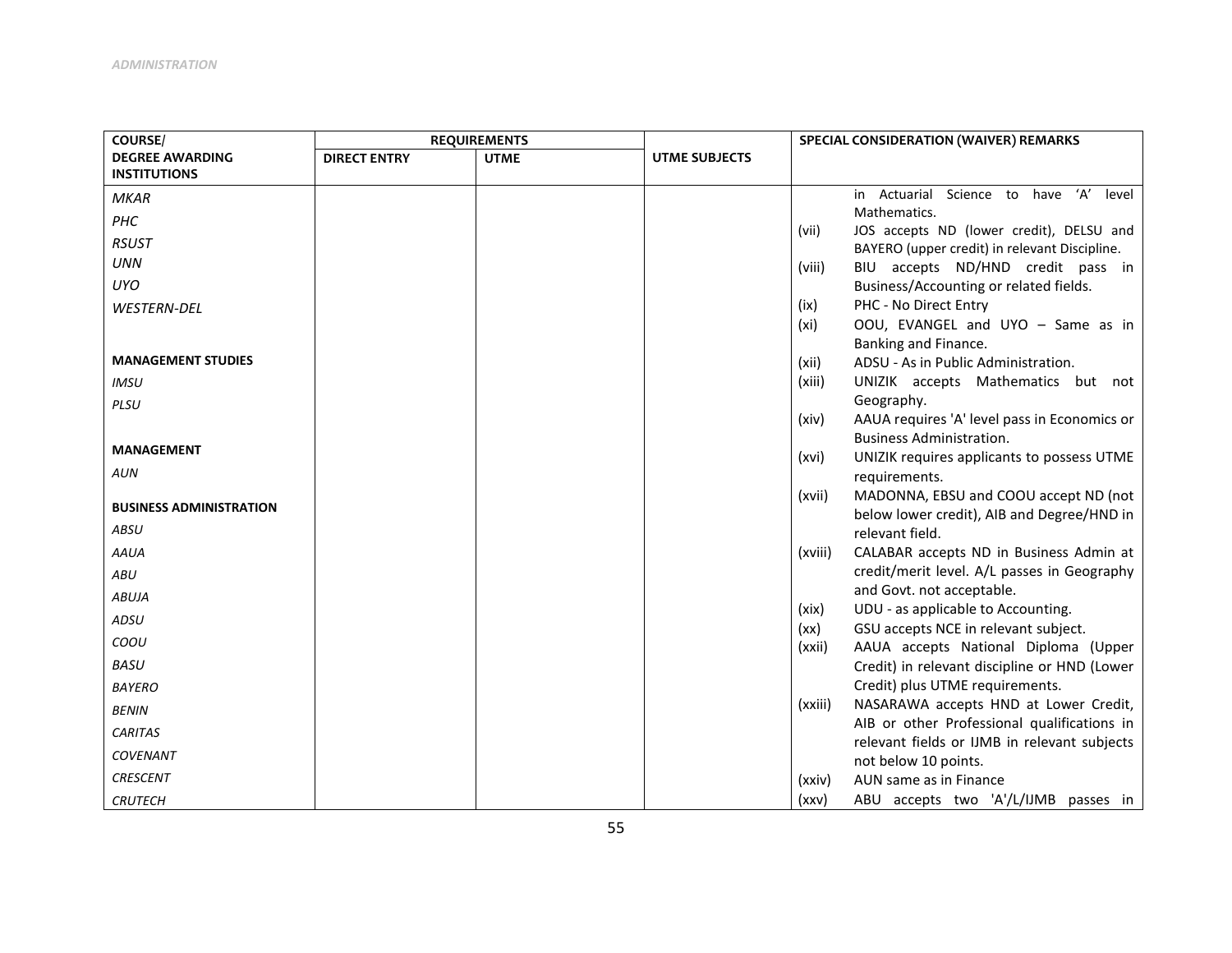| <b>COURSE/</b>         |                     | <b>REQUIREMENTS</b> |                      | SPECIAL CONSIDERATION (WAIVER) REMARKS                                                                |
|------------------------|---------------------|---------------------|----------------------|-------------------------------------------------------------------------------------------------------|
| <b>DEGREE AWARDING</b> | <b>DIRECT ENTRY</b> | <b>UTME</b>         | <b>UTME SUBJECTS</b> |                                                                                                       |
| <b>INSTITUTIONS</b>    |                     |                     |                      |                                                                                                       |
| <b>DELSU</b>           |                     |                     |                      | Management/ Social Science subjects one                                                               |
| <b>ELIZADE</b>         |                     |                     |                      | of which must be in Economics.<br>EBSU accepts HND, NCE/ND pass at Merit                              |
| <b>ESUTECH</b>         |                     |                     |                      | (xxvi)<br>level in relevant fields in addition to 'O'                                                 |
| FED-KASHERE            |                     |                     |                      | level requirement. ND must be in Upper                                                                |
| <b>FED-WUKARI</b>      |                     |                     |                      | Credit level.                                                                                         |
| JOS                    |                     |                     |                      | <b>MCPHERSON</b> accepts<br>(xxviii)                                                                  |
| <b>KWARARAFA</b>       |                     |                     |                      | NCE (merit) / ND/ HND (at least lower credit),<br>(a)                                                 |
| LAGOS                  |                     |                     |                      | AIB or other Professional qualifications and HND<br>(b)<br>in relevant field OR                       |
| LCITY                  |                     |                     |                      | Foundation/ intermediate Passes in ICAN, ACCA,<br>(c)                                                 |
| <b>MAIDUGURI</b>       |                     |                     |                      | ICMA and CIPFA.                                                                                       |
| <b>MKAR</b>            |                     |                     |                      | WELLSPRING accepts ND, NCE, IJMB, NABTEB<br>(xxix)<br>A/L, HND passes at credit/lower credit level in |
| NASARAWA               |                     |                     |                      | relevant subjects/courses in addition to O' level                                                     |
| OOU                    |                     |                     |                      | requirement.                                                                                          |
| <b>UDU</b>             |                     |                     |                      | ESUTECH accepts ND in relevant discipline<br>(xxx)                                                    |
| <b>EKSU</b>            |                     |                     |                      | within the Faculty in to 200 level in addition to<br>UTME requirements.                               |
| <b>UNIOSUN</b>         |                     |                     |                      | ABUJA accepts Two A level credit passes in<br>(xxxi)                                                  |
| <b>UNIZIK</b>          |                     |                     |                      | Economics, Commerce, NCE or ND at Upper                                                               |
| WELLSPRING             |                     |                     |                      | Credit level or 10 points in IJMB in relevant                                                         |
|                        |                     |                     |                      | addition to the 'O' level<br>discipline in                                                            |
|                        |                     |                     |                      | requirements.                                                                                         |
|                        |                     |                     |                      | UTME:                                                                                                 |
|                        |                     |                     |                      | UNIZIK accepts a pass in Economics<br>(i)                                                             |
|                        |                     |                     |                      | UNN - As in Banking and Finance.<br>(ii)                                                              |
|                        |                     |                     |                      | UNIZIK accepts English, Maths and any 3<br>(iii)                                                      |
|                        |                     |                     |                      | relevant subjects.                                                                                    |
|                        |                     |                     |                      | EBSU, RSUST and NDU, PHC, LAGOS -Same<br>(iv)                                                         |
|                        |                     |                     |                      | as in Accountancy                                                                                     |
|                        |                     |                     |                      | PHC does not accept commercial subjects.<br>(v)                                                       |
|                        |                     |                     |                      | ABUJA and COOU accept Commerce in lieu<br>(vi)                                                        |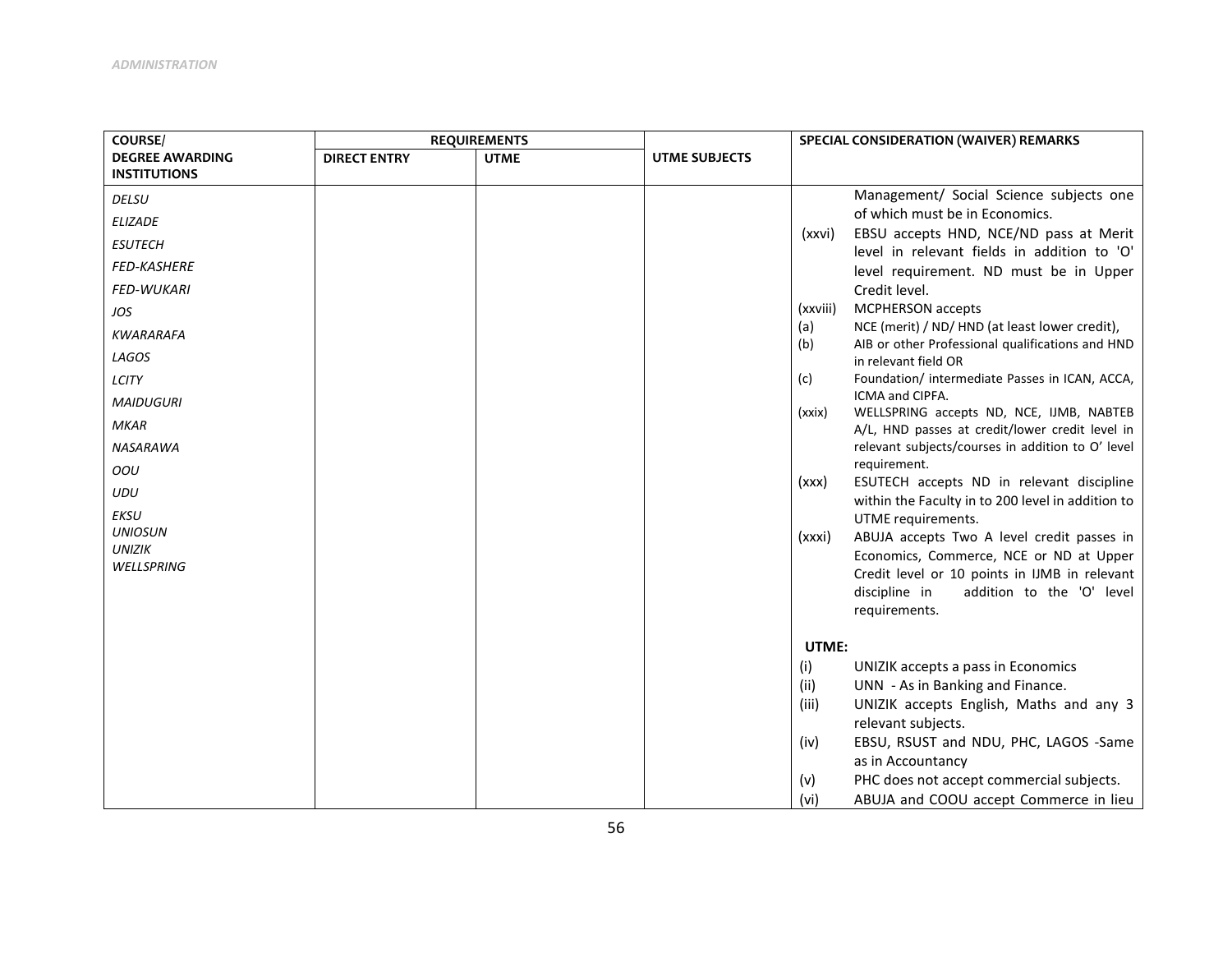| <b>COURSE/</b>               | <b>REQUIREMENTS</b>                   |                                |                      | <b>SPECIAL CONSIDERATION (WAIVER) REMARKS</b>                                                                                                                                                                                   |
|------------------------------|---------------------------------------|--------------------------------|----------------------|---------------------------------------------------------------------------------------------------------------------------------------------------------------------------------------------------------------------------------|
| <b>DEGREE AWARDING</b>       | <b>DIRECT ENTRY</b>                   | <b>UTME</b>                    | <b>UTME SUBJECTS</b> |                                                                                                                                                                                                                                 |
| <b>INSTITUTIONS</b>          |                                       |                                |                      |                                                                                                                                                                                                                                 |
|                              |                                       |                                |                      | of Economics<br>AUN same as in Finance<br>(vii)<br>ABU requires five SSCE credit passes<br>(viii)<br>English Language, Economic,<br>including<br>Mathematics and any other two subjects<br>PLSU - Same as in Accounting<br>(ix) |
|                              |                                       |                                |                      | <b>UTME. SUBJECTS:</b>                                                                                                                                                                                                          |
|                              |                                       |                                |                      | OOU - the third subject should be a Social<br>(i)<br>Science subject.<br>UNN, COOU and UYO - Same as in Banking<br>(ii)<br>and Finance                                                                                          |
|                              |                                       |                                |                      | UNIZIK- Economics is not compulsory.<br>(iii)<br>EBSU, RSUST and LAGOS: Same as in<br>(iv)                                                                                                                                      |
|                              |                                       |                                |                      | Accountancy.                                                                                                                                                                                                                    |
|                              |                                       |                                |                      | AUN same as in Finance<br>(v)                                                                                                                                                                                                   |
|                              |                                       |                                |                      | ABU requires Economics, Mathematics and<br>(vi)<br>any Management or Social Science subjects.                                                                                                                                   |
|                              |                                       |                                |                      | EVANGEL<br>accepts<br>(vii)<br><b>Mathematics</b><br>or                                                                                                                                                                         |
|                              |                                       |                                |                      | Economics plus any two relevant Arts or<br>Social Science subjects.                                                                                                                                                             |
| <b>COOPERATIVE AND RURAL</b> | $'\mathsf{A}'$<br>(i)<br>Two<br>level | <b>SSCE</b><br>Five<br>credits | Mathematics,         | <b>DIRECT ENTRY:</b>                                                                                                                                                                                                            |
| <b>DEVELOPMENT:</b>          | passes.                               | including<br>English           | Economics plus one   | ESUTECH accepts ND in relevant disciplines<br>(i)                                                                                                                                                                               |
| <b>ESUTECH</b>               | HND in relevant<br>(ii)               | Language and Economics         | other subject.       | within the Faculty into 200 level.                                                                                                                                                                                              |
| <b>NOUN</b>                  | fields.                               |                                |                      | Applicants must possess UTME requirements.<br>(ii)                                                                                                                                                                              |
| (cooperative Management)     |                                       |                                |                      | UTME:<br>ESUTECH requires at least a credit pass in<br>(i)<br>Mathematics, Commerce, Business Methods and<br>Accounts.<br><b>ESUTECH does not insist on Economics.</b><br>(ii)                                                  |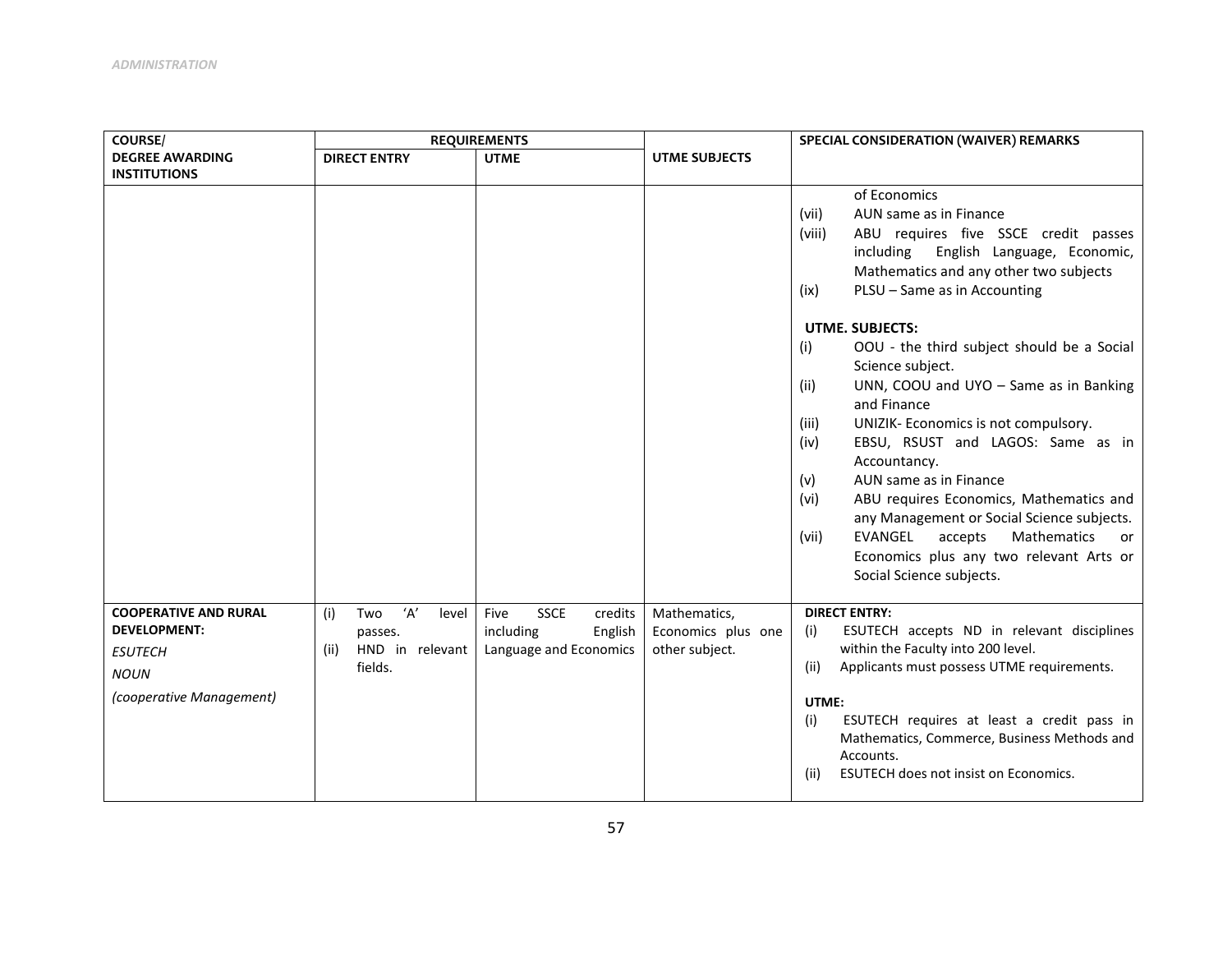| <b>COURSE/</b>                   |                                | <b>REQUIREMENTS</b>            |                        | SPECIAL CONSIDERATION (WAIVER) REMARKS                         |
|----------------------------------|--------------------------------|--------------------------------|------------------------|----------------------------------------------------------------|
| <b>DEGREE AWARDING</b>           | <b>DIRECT ENTRY</b>            | <b>UTME</b>                    | <b>UTME SUBJECTS</b>   |                                                                |
| <b>INSTITUTIONS</b>              |                                |                                |                        |                                                                |
| <b>COOPERATIVE ECONOMICS AND</b> | Two 'A' level passes           | <b>SSCE</b><br>Five<br>credits | Mathematics,           | <b>DIRECT ENTRY:</b>                                           |
| <b>MANAGEMENT</b>                | chosen from Maths,             | including<br>English           | Economics plus one     | UNIZIK:<br>candidates<br><b>UTME</b><br>(i)<br>satisfy<br>must |
| <b>UNIZIK</b>                    | Economics<br>and               | Language, Mathematics,         | other subject.         | requirements in addition to 'A' level passes in the            |
|                                  | <b>Business Management.</b>    | Economics<br>plus<br>any       |                        | specified subjects.                                            |
|                                  |                                | other two subjects. For        |                        | UTME:                                                          |
|                                  |                                | NBC Holders, the other         |                        | (i)<br>UNIZIK accepts Maths, English Lang. and any             |
|                                  |                                | subjects could be from         |                        | other three subjects                                           |
|                                  |                                | the following: Principles      |                        |                                                                |
|                                  |                                | of Accounts, Commerce,         |                        |                                                                |
|                                  |                                | and Accounts.                  |                        |                                                                |
| <b>ECONOMICS</b>                 | Two 'A' level passes in        | Five SSCE credit passes        | Economics,             | UTME.                                                          |
| ABSU                             | Economics and any one          | in English Language,           | Mathematics and any    | (i)<br>AUN does not offer admissions direct to 200             |
|                                  | Mathematics,<br>of             | Maths, Economics and           | Government,<br>of      | level programs.                                                |
| <b>AUN</b>                       | Geography,<br>Statistics,      | any two of Arts or Social      | History, Geography,    | AUN accepts:<br>(ii)                                           |
| <b>MCPHERSON</b>                 | Physics,<br>Chemistry,         | Science subjects.              | Lit-in-English, French | (a)<br>'A' level passes chosen from English Language,          |
| <b>IMSU</b><br>PLSU              | Agric<br>Science,              |                                | and CRK/IRK.           | Mathematics,<br>Economics,<br>Geography,                       |
| WELLSPRING                       | Accounting,<br><b>Business</b> |                                |                        | Government, History, Literature in English,                    |
|                                  | Management, History            |                                |                        | Further Mathematics, Technical Drawing, Visual                 |
|                                  | and Government.                |                                |                        | Arts, Computer Studies, Information Technology,                |
|                                  |                                |                                |                        | Civics, Environmental Science, Biology, Physics,               |
|                                  |                                |                                |                        | Chemistry and French.                                          |
|                                  |                                |                                |                        | ND/HND<br>(b)                                                  |
|                                  |                                |                                |                        | ICGSE and 'A' level Cambridge<br>(c)                           |
|                                  |                                |                                |                        | AUN does not accept credit passes in the<br>(iii)              |
|                                  |                                |                                |                        | following; Agriculture, Food and Nutrition,                    |
|                                  |                                |                                |                        | Home Economics, Home Craft, Home                               |
|                                  |                                |                                |                        | management, Physical Education, Physical and                   |
|                                  |                                |                                |                        | Health<br>Education,<br>Music,<br>Commerce,                    |
|                                  |                                |                                |                        | Accounting, Financial Accounting,<br>Book                      |
|                                  |                                |                                |                        | keeping, Islamic History, Religious Studies,                   |
|                                  |                                |                                |                        | Tajweed, Library Studies, Diction, Kiswahili,                  |
|                                  |                                |                                |                        | Igbo, Hausa, Yoruba, Arabic, Turkish, Study                    |
|                                  |                                |                                |                        |                                                                |
|                                  |                                |                                |                        | skills and may transfer credits relevant to it's               |
|                                  |                                |                                |                        | major at the discretion of the Dean of school.                 |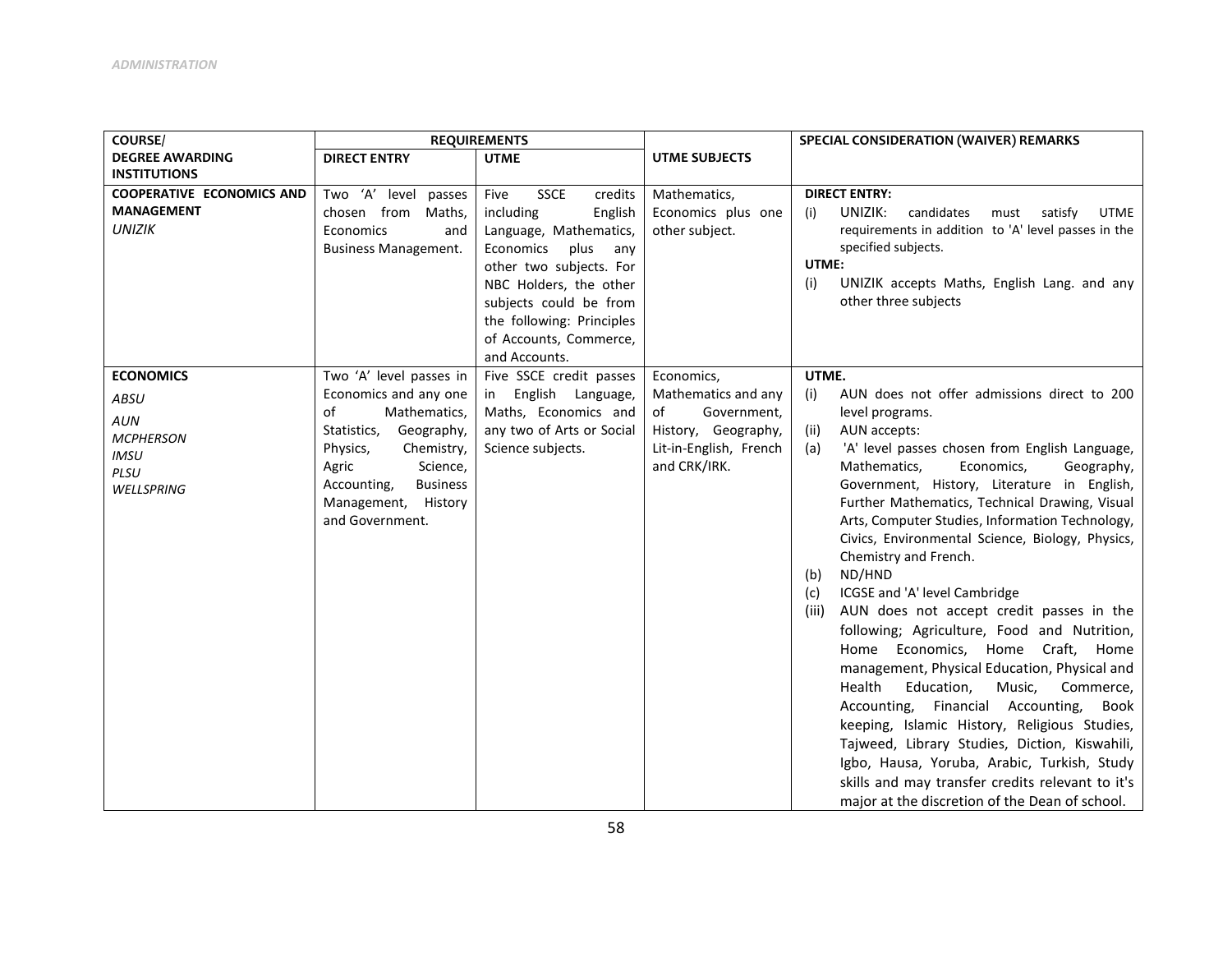| COURSE/                                                                                                                                      |                                                       | <b>REQUIREMENTS</b>                                                                                                                         |                                                               | SPECIAL CONSIDERATION (WAIVER) REMARKS                                                                                                                                                                                                                                                                                                   |
|----------------------------------------------------------------------------------------------------------------------------------------------|-------------------------------------------------------|---------------------------------------------------------------------------------------------------------------------------------------------|---------------------------------------------------------------|------------------------------------------------------------------------------------------------------------------------------------------------------------------------------------------------------------------------------------------------------------------------------------------------------------------------------------------|
| <b>DEGREE AWARDING</b>                                                                                                                       | <b>DIRECT ENTRY</b>                                   | <b>UTME</b>                                                                                                                                 | <b>UTME SUBJECTS</b>                                          |                                                                                                                                                                                                                                                                                                                                          |
| <b>INSTITUTIONS</b>                                                                                                                          |                                                       |                                                                                                                                             |                                                               |                                                                                                                                                                                                                                                                                                                                          |
|                                                                                                                                              |                                                       |                                                                                                                                             |                                                               | ABSU requires five SSCE credit passes in<br>(iv)<br>English Language, Mathematics, Economics<br>and any two subjects<br>MCPHERSON and PLSU - Same as in<br>(v)<br>Accountancy.                                                                                                                                                           |
| FILM AND VIDEO STUDIES:                                                                                                                      | Two 'A' level passes                                  | Five SSCE credit passes                                                                                                                     | Literature in English,                                        | <b>DIRECT ENTRY:</b>                                                                                                                                                                                                                                                                                                                     |
| WESTERN-DEL                                                                                                                                  | principally in Arts or<br>Social Science<br>Subjects. | include<br>to<br>Mathematics,<br>English<br>Language, Literature in<br>English and any two<br>subjects in Science and<br>any other subject. | other<br>and<br>any<br>subjects in Arts or<br>Social Science. | (i)<br>LASU accepts HND<br>(lower)<br>in Mass<br>Communication, Marketing, Book Publishing<br>and Printing or related discipline from<br>recognised polytechnics addition to UTME<br>requirements.                                                                                                                                       |
| <b>HOTEL AND TOURISM</b>                                                                                                                     | i. ND/HND in relevant                                 | Five SSCE credits including                                                                                                                 | Mathematics,                                                  | <b>DIRECT ENTRY:</b>                                                                                                                                                                                                                                                                                                                     |
| <b>MANAGEMENT</b>                                                                                                                            | field.                                                | English<br>Language,                                                                                                                        | Economics and<br>any                                          | i.<br>WESTERN-DEL accepts NCE, ND or HND in                                                                                                                                                                                                                                                                                              |
| <b>WESTERN-DEL</b>                                                                                                                           |                                                       | Mathematics<br>and                                                                                                                          | other subject.                                                | Nutrition and Home Economics or Catering.                                                                                                                                                                                                                                                                                                |
| <b>NOUN</b>                                                                                                                                  | Degree/HND<br>2.<br>not<br>relevant to the field.     | Economics.                                                                                                                                  |                                                               |                                                                                                                                                                                                                                                                                                                                          |
| <b>HOTEL MANAGEMENT AND</b><br><b>TOURISM</b><br><b>ELIZADE</b><br><b>HOSPITALITY AND TOURISM</b><br><b>MANAGEMENT</b><br><b>IMSU</b><br>PHC |                                                       |                                                                                                                                             |                                                               | <b>U.T.M.E.:</b><br>WESTERN-DEL requires five credit passes to<br>i.<br>Mathematics/Physics,<br>include<br>English<br>Language, Chemistry, Biology/Agricultural<br>Science, Food and Nutrition/Home Economics<br>and at not more than two sittings.<br>U.T.M.E. SUBJECT:<br>ABUAD requires Economics and two relevant<br>j.<br>subjects. |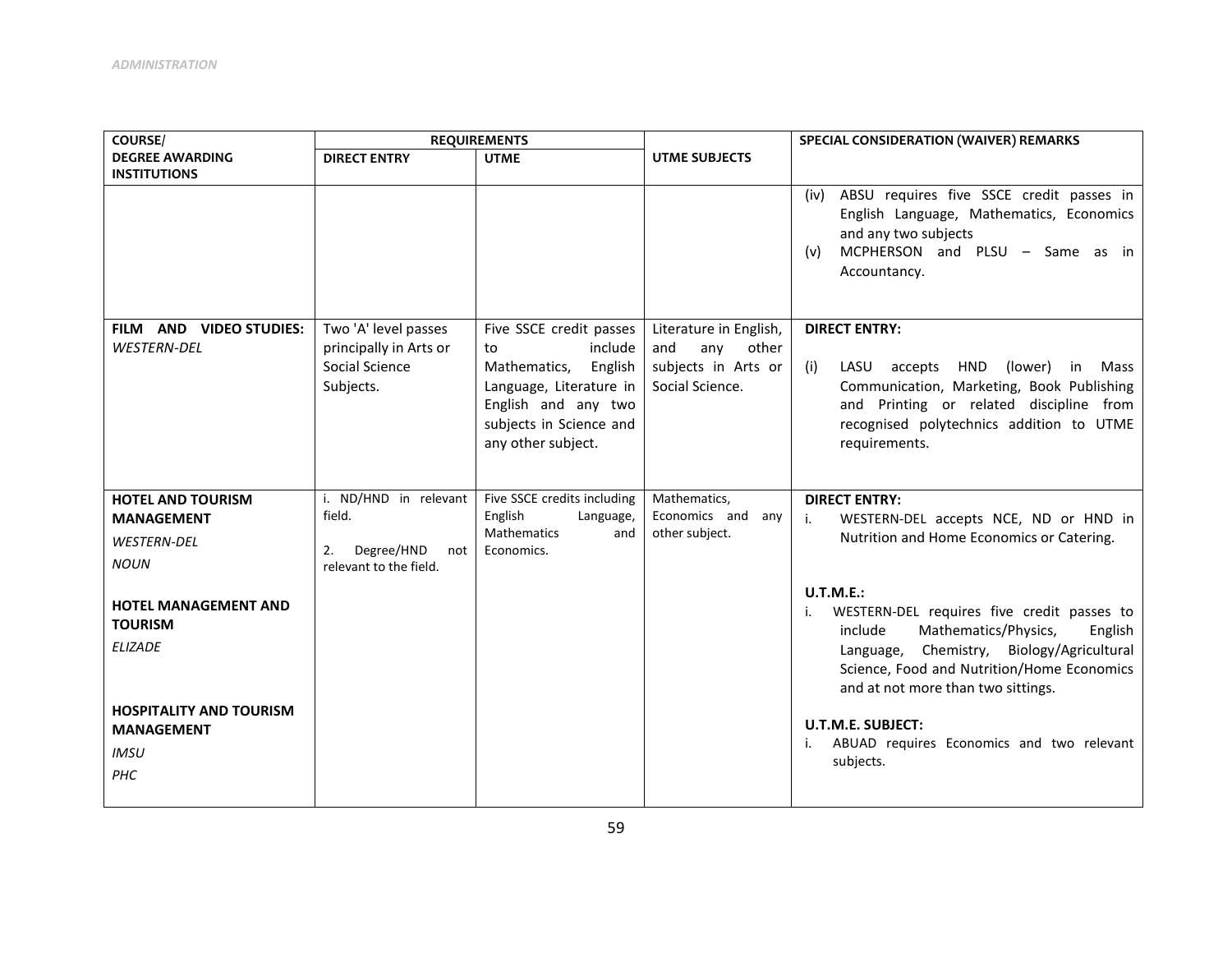| <b>COURSE/</b>                                                 |                                               | <b>REQUIREMENTS</b>                                 |                      | SPECIAL CONSIDERATION (WAIVER) REMARKS                                                        |
|----------------------------------------------------------------|-----------------------------------------------|-----------------------------------------------------|----------------------|-----------------------------------------------------------------------------------------------|
| <b>DEGREE AWARDING</b>                                         | <b>DIRECT ENTRY</b>                           | <b>UTME</b>                                         | <b>UTME SUBJECTS</b> |                                                                                               |
| <b>INSTITUTIONS</b>                                            |                                               |                                                     |                      |                                                                                               |
| <b>TOURISM AND EVENT</b>                                       |                                               |                                                     |                      |                                                                                               |
| <b>MANAGEMENT</b>                                              |                                               |                                                     |                      |                                                                                               |
| <b>ABUAD</b>                                                   |                                               |                                                     |                      |                                                                                               |
| <b>REDEEMERS</b>                                               |                                               |                                                     |                      |                                                                                               |
|                                                                |                                               |                                                     |                      |                                                                                               |
| <b>TRANSPORT AND</b>                                           |                                               |                                                     |                      |                                                                                               |
| <b>TOURISM</b>                                                 |                                               |                                                     |                      |                                                                                               |
| <b>REDEEMERS</b>                                               |                                               |                                                     |                      |                                                                                               |
| <b>TRANSPORT AND</b>                                           |                                               |                                                     |                      |                                                                                               |
| <b>PLANNING</b>                                                |                                               |                                                     |                      |                                                                                               |
| <b>AAUA</b>                                                    |                                               |                                                     |                      |                                                                                               |
|                                                                |                                               |                                                     |                      |                                                                                               |
| <b>TOURISM STUDIES</b>                                         |                                               |                                                     |                      |                                                                                               |
| <b>NOUN</b>                                                    |                                               |                                                     |                      |                                                                                               |
|                                                                |                                               |                                                     |                      |                                                                                               |
| PERSONNEL MANAGEMENT                                           | Two 'A' level passes                          | <b>SSCE</b><br>Five<br>credits                      | Mathematics,         | <b>DIRECT ENTRY:</b>                                                                          |
| <b>GREGORY</b>                                                 | chosen from Economics,                        | including<br>English                                | Economics plus one   | UNIOSUN requires two 'A' level passes in<br>(i)                                               |
|                                                                | Accounting,<br><b>Business</b><br>Management, | Language, Mathematics,                              | other subject.       | Economics and any of one of Government,<br>History, Geography, Accounting, Mathematics or     |
| <b>INDUSTRIAL RELATIONS AND</b><br><b>PERSONNEL MANAGEMENT</b> | Government, Geography                         | Economics plus any two<br>subjects listed under the |                      | natural or social science subjects. Accepts ND                                                |
|                                                                | and Statistics.                               | Direct Entry column.                                |                      | (lower credit) in Business Administration,                                                    |
| CARITAS<br><b>CRAWFORD</b>                                     |                                               |                                                     |                      | Accounting, Banking and Finance, Statistics.                                                  |
|                                                                |                                               |                                                     |                      | LAGOS accepts very good passes in three<br>(ii)                                               |
| KASU                                                           |                                               |                                                     |                      | JUPEB/A-LEVEL subjects: Economics and any<br>other two (2) subjects from Accounting, Business |
| LAGOS                                                          |                                               |                                                     |                      | Studies/Management,<br>Government<br>and                                                      |
| LASU                                                           |                                               |                                                     |                      | Geography.                                                                                    |
| <b>MOUNTAIN TOP</b>                                            |                                               |                                                     |                      |                                                                                               |
| <b>UNIOSUN</b>                                                 |                                               |                                                     |                      |                                                                                               |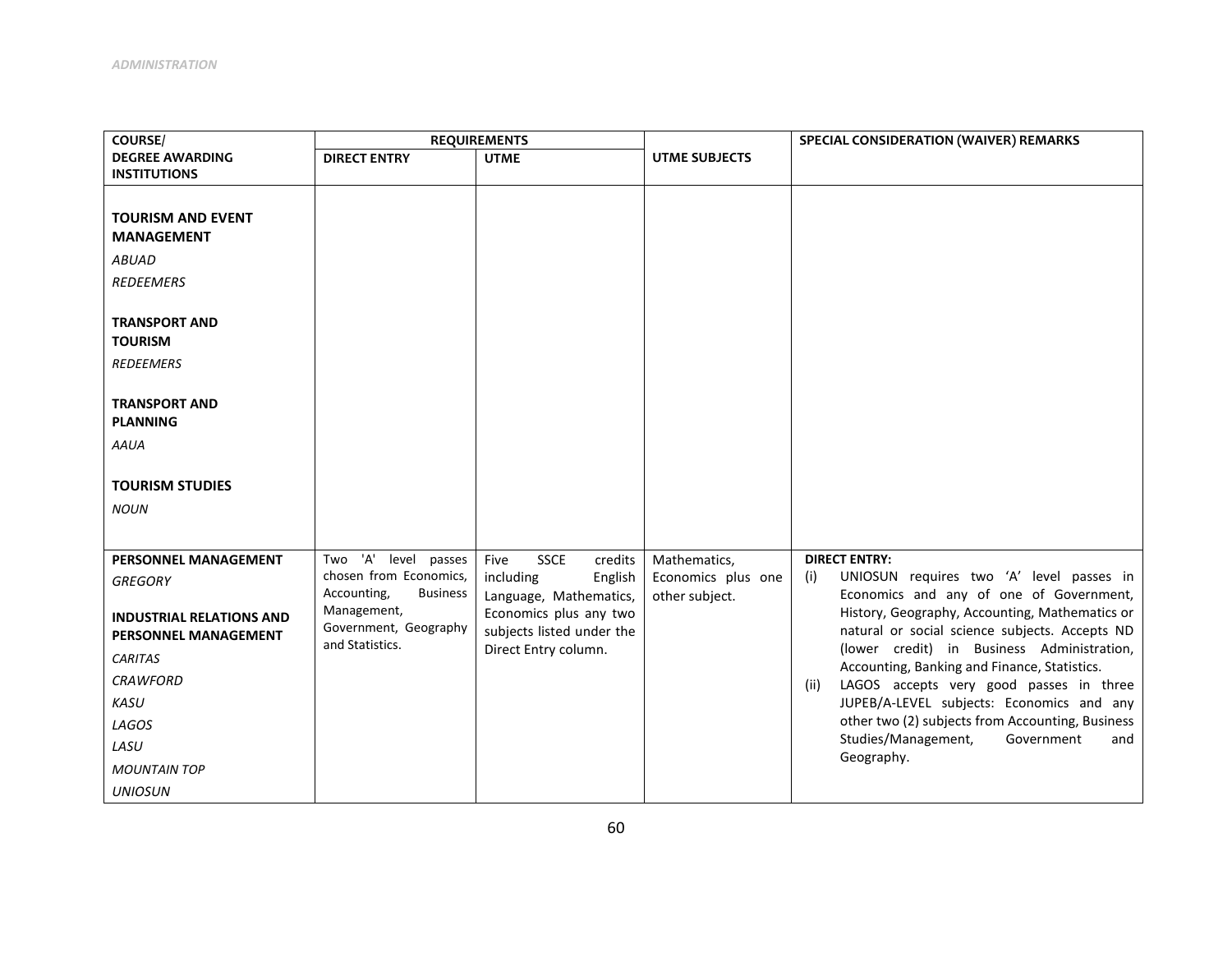| <b>COURSE/</b>                                                                                                                                                     |                                           | <b>REQUIREMENTS</b>                            |                                     | SPECIAL CONSIDERATION (WAIVER) REMARKS                                                                                                                                                                     |
|--------------------------------------------------------------------------------------------------------------------------------------------------------------------|-------------------------------------------|------------------------------------------------|-------------------------------------|------------------------------------------------------------------------------------------------------------------------------------------------------------------------------------------------------------|
| <b>DEGREE AWARDING</b>                                                                                                                                             | <b>DIRECT ENTRY</b>                       | <b>UTME</b>                                    | UTME SUBJECTS                       |                                                                                                                                                                                                            |
| <b>INSTITUTIONS</b>                                                                                                                                                |                                           |                                                |                                     |                                                                                                                                                                                                            |
| <b>INDUSTRIAL RELATIONS AND</b><br><b>HUMAN RESOURCES</b><br><b>MANAGEMENT</b><br><b>COVENANT</b><br><b>HUMAN RESOURCES</b><br><b>MANAGEMENT</b><br><b>ELIZADE</b> |                                           |                                                |                                     | UTME:<br>LAGOS - As in Accounting<br>(i)<br><b>UTME: SUBJECT</b><br>LAGOS - As in Accounting.<br>(i)                                                                                                       |
| <b>INSURANCE:</b>                                                                                                                                                  | Two 'A' level passes                      | Five SSCE credit passes                        | Mathematics,                        | <b>DIRECT ENTRY:</b>                                                                                                                                                                                       |
| <b>ABU</b>                                                                                                                                                         | from<br>chosen<br>Accounts,<br>Economics, | including<br>English<br>Language, Mathematics, | Economics and one<br>other subject. | ESUTECH accepts ND (not below lower credit<br>(i)<br>division) in relevant disciplines plus UTME                                                                                                           |
| JOS                                                                                                                                                                | Business Management,                      | Economics plus any two                         |                                     | requirements into 200 level.                                                                                                                                                                               |
| LAGOS                                                                                                                                                              | Government,                               | of Accounting, Business                        |                                     | IMSU No Direct Entry.<br>(ii)                                                                                                                                                                              |
| <b>UYO</b>                                                                                                                                                         | Geography or Statistics.                  | Methods,<br>Commerce,                          |                                     | UYO accepts ND/HND in relevant fields not<br>(iii)                                                                                                                                                         |
| <b>NDU</b>                                                                                                                                                         |                                           | Government, Geography<br>and Statistics.       |                                     | below lower credit level and a complete pass in<br>the intermediate examination of ICAN/ACIB.                                                                                                              |
| <b>REDEEMERS</b>                                                                                                                                                   |                                           |                                                |                                     | JOS accepts:<br>(vii)                                                                                                                                                                                      |
|                                                                                                                                                                    |                                           |                                                |                                     | Holders of HSC, GCE 'A' level, IJMB with passes<br>a)                                                                                                                                                      |
| <b>INSURANCE AND ACTUARIAL</b>                                                                                                                                     |                                           |                                                |                                     | in two relevant Social Science subjects.<br>Candidates with a minimum of lower credit in<br>b)                                                                                                             |
| <b>SCIENCE</b>                                                                                                                                                     |                                           |                                                |                                     | National Diploma in Business Administration,                                                                                                                                                               |
| <b>IMSU</b>                                                                                                                                                        |                                           |                                                |                                     | Accounting, Purchasing and Supply, Marketing                                                                                                                                                               |
| <b>BAZE</b>                                                                                                                                                        |                                           |                                                |                                     | and other closely related disciplines may also be                                                                                                                                                          |
| <b>WUSTO</b>                                                                                                                                                       |                                           |                                                |                                     | considered provided such candidates satisfy the<br>'O' level credits requirements.                                                                                                                         |
| <b>INSURANCE AND RISK</b><br><b>MANAGEMENT</b><br><b>ESUTECH</b>                                                                                                   |                                           |                                                |                                     | (viii) LAGOS accepts very good passes in three<br>JUPEB/A-LEVEL subjects: Economics and any<br>other two (2) subjects from Accounting, Business<br>Studies/Management,<br>Government,<br>and<br>Geography. |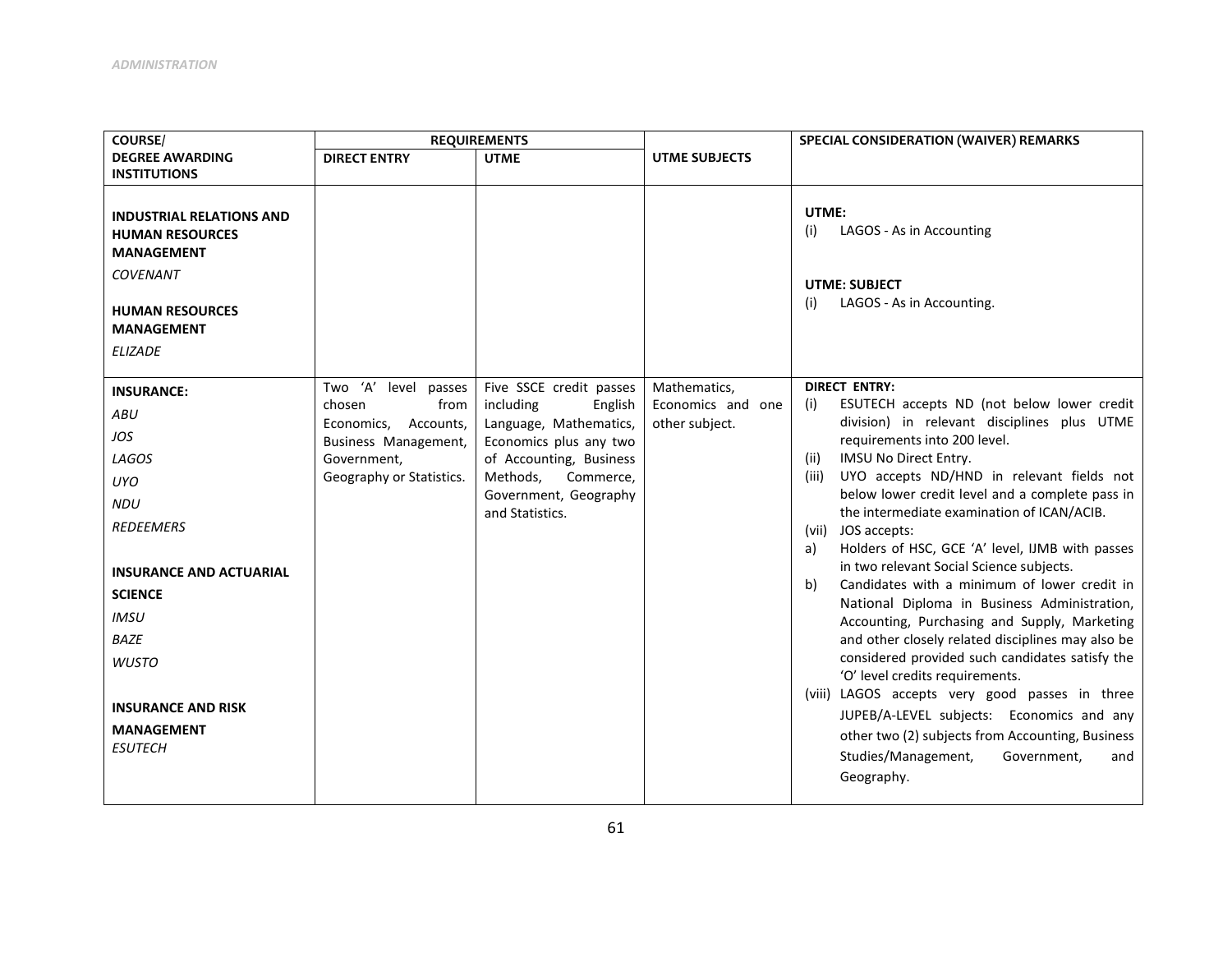| <b>COURSE/</b>                                                                                                                                                                                                                            | <b>REQUIREMENTS</b>                                                                                           |                                                                                                                                       |                                                                                                                                          | SPECIAL CONSIDERATION (WAIVER) REMARKS                                                                                                                                                                                                                                                                                                                                                                                                                                                                   |
|-------------------------------------------------------------------------------------------------------------------------------------------------------------------------------------------------------------------------------------------|---------------------------------------------------------------------------------------------------------------|---------------------------------------------------------------------------------------------------------------------------------------|------------------------------------------------------------------------------------------------------------------------------------------|----------------------------------------------------------------------------------------------------------------------------------------------------------------------------------------------------------------------------------------------------------------------------------------------------------------------------------------------------------------------------------------------------------------------------------------------------------------------------------------------------------|
| <b>DEGREE AWARDING</b>                                                                                                                                                                                                                    | <b>DIRECT ENTRY</b>                                                                                           | <b>UTME</b>                                                                                                                           | UTME SUBJECTS                                                                                                                            |                                                                                                                                                                                                                                                                                                                                                                                                                                                                                                          |
| <b>INSTITUTIONS</b>                                                                                                                                                                                                                       |                                                                                                               |                                                                                                                                       |                                                                                                                                          |                                                                                                                                                                                                                                                                                                                                                                                                                                                                                                          |
|                                                                                                                                                                                                                                           |                                                                                                               |                                                                                                                                       |                                                                                                                                          | UTME:<br>(i)<br>LAGOS - As in Accountancy.<br>ABU requires five 'O' level credit passes<br>(ii)<br>including English<br>Language,<br>Economics,<br>Mathematics and any other two (2) Subjects.<br>NDU requires five 'O' level credit passes in<br>(iii)<br>English, Mathematics, Economics, and any two<br>other subjects in not more than two sittings.<br>UTIME SUBJECTS:<br>(i)<br>ABU and LAGOS - As in Accountancy.                                                                                 |
| <b>INTERNATIONAL RELATIONS:</b><br>OAU<br><b>WELLSPRING</b><br><b>INTERNATIONAL</b><br><b>RELATIONS AND</b><br><b>STRATEGIC STUDIES</b><br><b>NOVENA</b><br><b>INTERNATIONAL</b><br><b>STUDIES AND</b><br><b>DIPLOMACY</b><br><b>KASU</b> | Two 'A' level passes in<br>any of the following<br>subjects: Government,<br>Economics, History and<br>French. | Five SSCE credit passes<br>including<br>English<br>Language, Government<br>and Mathematics and<br>any other two relevant<br>subjects. | Mathematics and any<br>two of the following:<br>Economics, History,<br>Government,<br>Geography,<br>Literature in English<br>and French. | <b>DIRECT ENTRY:</b><br>WELLSPRING accepts two A' level passes (including<br>(i)<br>NABTEB).<br>UTME.<br>OAU requires five 'O' Level credits which must<br>(i)<br>English<br>Language,<br>Mathematics,<br>include<br>Government plus any two other subjects from<br>History, Geography and Yoruba.<br>WELLSPRING accepts a pass in Mathematics<br>(ii)<br>provided the candidate has a total of five credits<br>including English language, Government/History,<br>and Economics<br><b>UTME SUBJECTS</b> |
|                                                                                                                                                                                                                                           |                                                                                                               |                                                                                                                                       |                                                                                                                                          | OAU requires English Language, Mathematics,<br>(i)<br>Government and any other Social Science subject.                                                                                                                                                                                                                                                                                                                                                                                                   |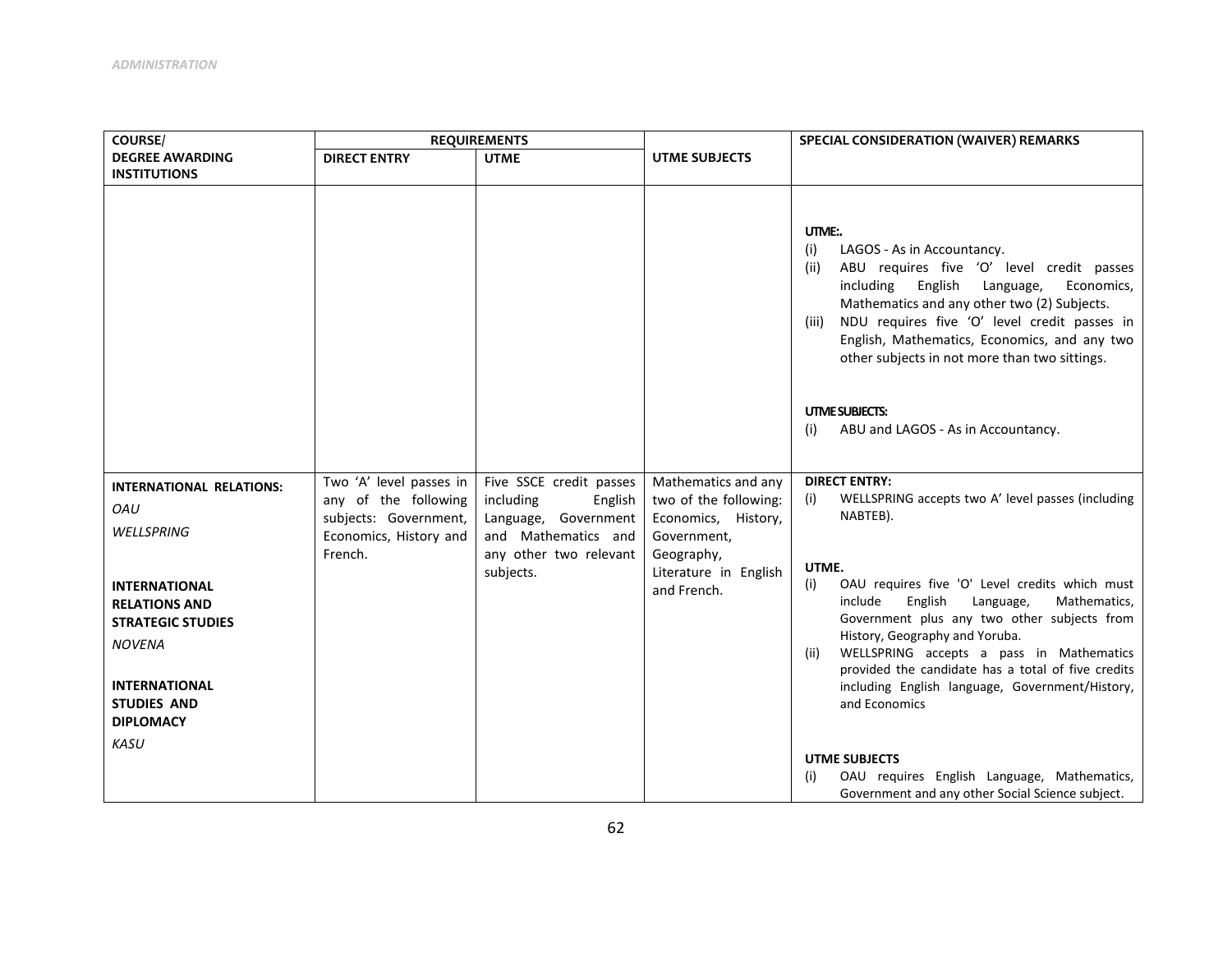| <b>COURSE/</b>             |                                     | <b>REQUIREMENTS</b>                                 |                                 | SPECIAL CONSIDERATION (WAIVER) REMARKS                                              |
|----------------------------|-------------------------------------|-----------------------------------------------------|---------------------------------|-------------------------------------------------------------------------------------|
| <b>DEGREE AWARDING</b>     | <b>DIRECT ENTRY</b>                 | <b>UTME</b>                                         | <b>UTME SUBJECTS</b>            |                                                                                     |
| <b>INSTITUTIONS</b>        |                                     |                                                     |                                 |                                                                                     |
| <b>MASS COMMUNICATION:</b> | Two 'A' level passes in             | Five SSCE credit passes                             | Literature in English,          | <b>DIRECT ENTRY:</b>                                                                |
| <b>CARITAS</b>             | Literature in<br>English, Economics | include<br>English<br>to<br>Language, Literature in | Economics<br>and<br>Government. | RSUST accepts holders of the following<br>(i)<br>qualifications for year II:-       |
| <b>CRUTECH</b>             | or Government.                      | English and Government                              |                                 | ND (Upper) in relevant fields or a Degree/HND<br>(a)                                |
| <b>ESUTECH</b>             |                                     | plus at least a pass in                             |                                 | not relevant to the field for admissions to 200                                     |
| <b>NASARAWA</b>            |                                     | Mathematics.                                        |                                 | level;                                                                              |
| <b>MADONNA</b>             |                                     |                                                     |                                 | A Degree/HND relevant to the field for<br>(b)<br>admissions to 300 level;           |
| <b>RSUST</b>               |                                     |                                                     |                                 | CRUTECH, ESUTECH and BSU accept ND Upper<br>(ii)                                    |
| WELLSPRING                 |                                     |                                                     |                                 | Credit or HND in Mass Communication in                                              |
| <b>WESTERN-DEL</b>         |                                     |                                                     |                                 | relevant field from any recognised institution.                                     |
|                            |                                     |                                                     |                                 | Also requires Direct Entry applicants to possess<br>UTME requirements.              |
|                            |                                     |                                                     |                                 | ILORIN does not admit 'A' student into its Mass<br>(iii)                            |
|                            |                                     |                                                     |                                 | Communication but accepts National Diploma                                          |
|                            |                                     |                                                     |                                 | Upper Credit in Mass Communication.                                                 |
|                            |                                     |                                                     |                                 | WELLSPRING accepts two A' level passes<br>(iv)                                      |
|                            |                                     |                                                     |                                 | (including NABTEB), as well as National Diploma                                     |
|                            |                                     |                                                     |                                 | in Mass Communication from recorgnised<br>institutions.                             |
|                            |                                     |                                                     |                                 |                                                                                     |
|                            |                                     |                                                     |                                 | UTME.                                                                               |
|                            |                                     |                                                     |                                 | RSUST requires credits in Mathematics,<br>(i)                                       |
|                            |                                     |                                                     |                                 | Economics and any other 3 subjects.                                                 |
|                            |                                     |                                                     |                                 | ESUTECH requires a credit in Economics and<br>(ii)                                  |
|                            |                                     |                                                     |                                 | accepts History or Government.<br>WELLSPRING accepts a pass in Mathematics<br>(iii) |
|                            |                                     |                                                     |                                 | provided the candidate has a total of five credits                                  |
|                            |                                     |                                                     |                                 | including English language, Government/History,                                     |
|                            |                                     |                                                     |                                 | and Literature.                                                                     |
|                            |                                     |                                                     |                                 | CRUTECH requires credit passes in English<br>(iv)                                   |
|                            |                                     |                                                     |                                 | Language, Mathematics, Literature in English,                                       |
|                            |                                     |                                                     |                                 | Mathematics, Government and any other Social                                        |
|                            |                                     |                                                     |                                 | Science or Arts subjects.                                                           |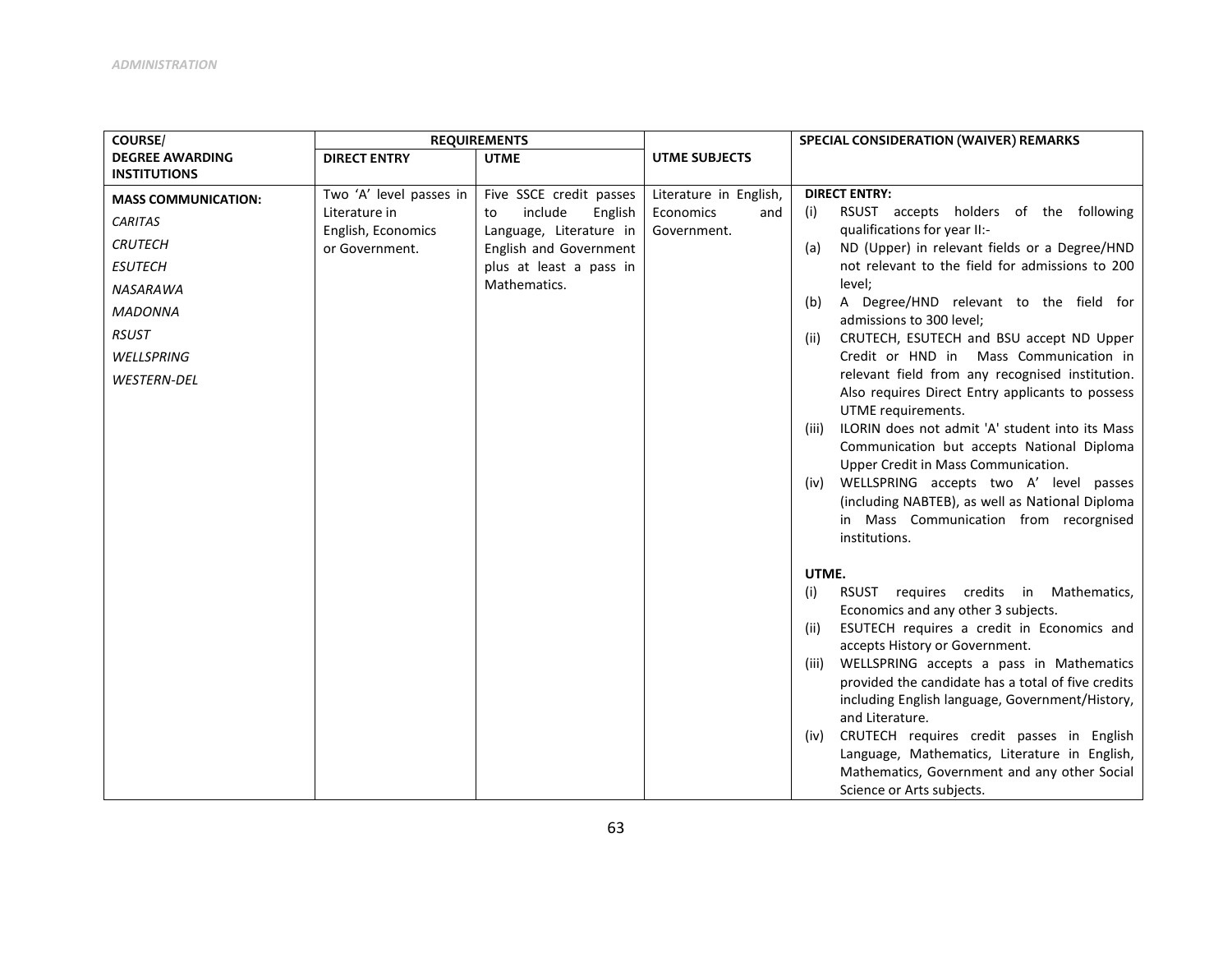| <b>COURSE/</b>         |                            | <b>REQUIREMENTS</b>                            |                             | SPECIAL CONSIDERATION (WAIVER) REMARKS                                                      |
|------------------------|----------------------------|------------------------------------------------|-----------------------------|---------------------------------------------------------------------------------------------|
| <b>DEGREE AWARDING</b> | <b>DIRECT ENTRY</b>        | <b>UTME</b>                                    | <b>UTME SUBJECTS</b>        |                                                                                             |
| <b>INSTITUTIONS</b>    |                            |                                                |                             |                                                                                             |
| <b>MARKETING:</b>      | Two 'A' level passes       | Five SSCE credit passes                        | Mathematics,                | <b>DIRECT ENTRY:</b>                                                                        |
| ABSU                   | chosen<br>from             | including<br>English                           | Economics plus one<br>other | IMSU and PHC - No Direct Entry<br>(i)                                                       |
| COOU                   | Accounting,<br>Management, | Language, Mathematics<br>3 relevant<br>and any | relevant<br>Subject.        | ESUTECH and COOU accept ND (lower credit)<br>(ii)                                           |
| <b>CARITAS</b>         | Government<br>and          | subjects.                                      |                             | and also require Direct Entry applicants to<br>posses UTME requirements.                    |
| COVENANT               | Geography.                 |                                                |                             | EVANGEL and DELSU - As in Banking and<br>(iii)                                              |
| <b>CRUTECH</b>         |                            |                                                |                             | Finance.                                                                                    |
| <b>DELSU</b>           |                            |                                                |                             | MAKURDI, RSUST and UNN as in Accountancy<br>(iv)                                            |
| <b>EBSU</b>            |                            |                                                |                             | & Banking and Finance.                                                                      |
|                        |                            |                                                |                             | ABSU requires 'A' level Mathematics.<br>(v)                                                 |
| <b>ESUTECH</b>         |                            |                                                |                             | PHC: No Direct Entry.<br>(vi)                                                               |
| <b>EVANGEL</b>         |                            |                                                |                             | UYO as in Insurance<br>(vii)                                                                |
| <b>ILORIN</b>          |                            |                                                |                             | EBSU accepts HND, NCE/ND pass at Merit level in<br>(viii)                                   |
| <b>IMSU</b>            |                            |                                                |                             | relevant fields in addition to 'O' level requirement.                                       |
| JOS                    |                            |                                                |                             | ND must be in Upper Credit level.                                                           |
| LAUTECH                |                            |                                                |                             | MCPHERSON - Same as in Accountancy.<br>(ix)<br>LAUTECH requires 'A' level passes in         |
| <b>MADONNA</b>         |                            |                                                |                             | (x)<br>Economics/Business Management, Chemistry,                                            |
| <b>MAKURDI</b>         |                            |                                                |                             | Physics, Geography and Mathematics.                                                         |
|                        |                            |                                                |                             | JOS accepts;<br>(xi)                                                                        |
| <b>MCPHERSON</b>       |                            |                                                |                             | Passes at Advanced Level GCE, IJMB or an<br>a.                                              |
| PHC                    |                            |                                                |                             | approved<br>equivalent<br>examination<br>in                                                 |
| <b>RSUST</b>           |                            |                                                |                             | Accounting,<br><b>Business</b><br>Management<br>or                                          |
| <b>UNIZIK</b>          |                            |                                                |                             | Economics.                                                                                  |
| <b>UNN</b>             |                            |                                                |                             | Holders of the following qualifications may<br>c.                                           |
| <b>UYO</b>             |                            |                                                |                             | also be considered for admission into 200                                                   |
| <b>WESTERN-DEL</b>     |                            |                                                |                             | level: National Diploma (ND) in Accounting,                                                 |
|                        |                            |                                                |                             | Financial Studies, Business Administration,                                                 |
|                        |                            |                                                |                             | Banking and Finance, Insurance or any other<br>business course with a pass at not less than |
|                        |                            |                                                |                             | Lower Credit from any recognized Institutions                                               |
|                        |                            |                                                |                             | (Polytechnic, Technical Institutions, e.t.c.).                                              |
|                        |                            |                                                |                             |                                                                                             |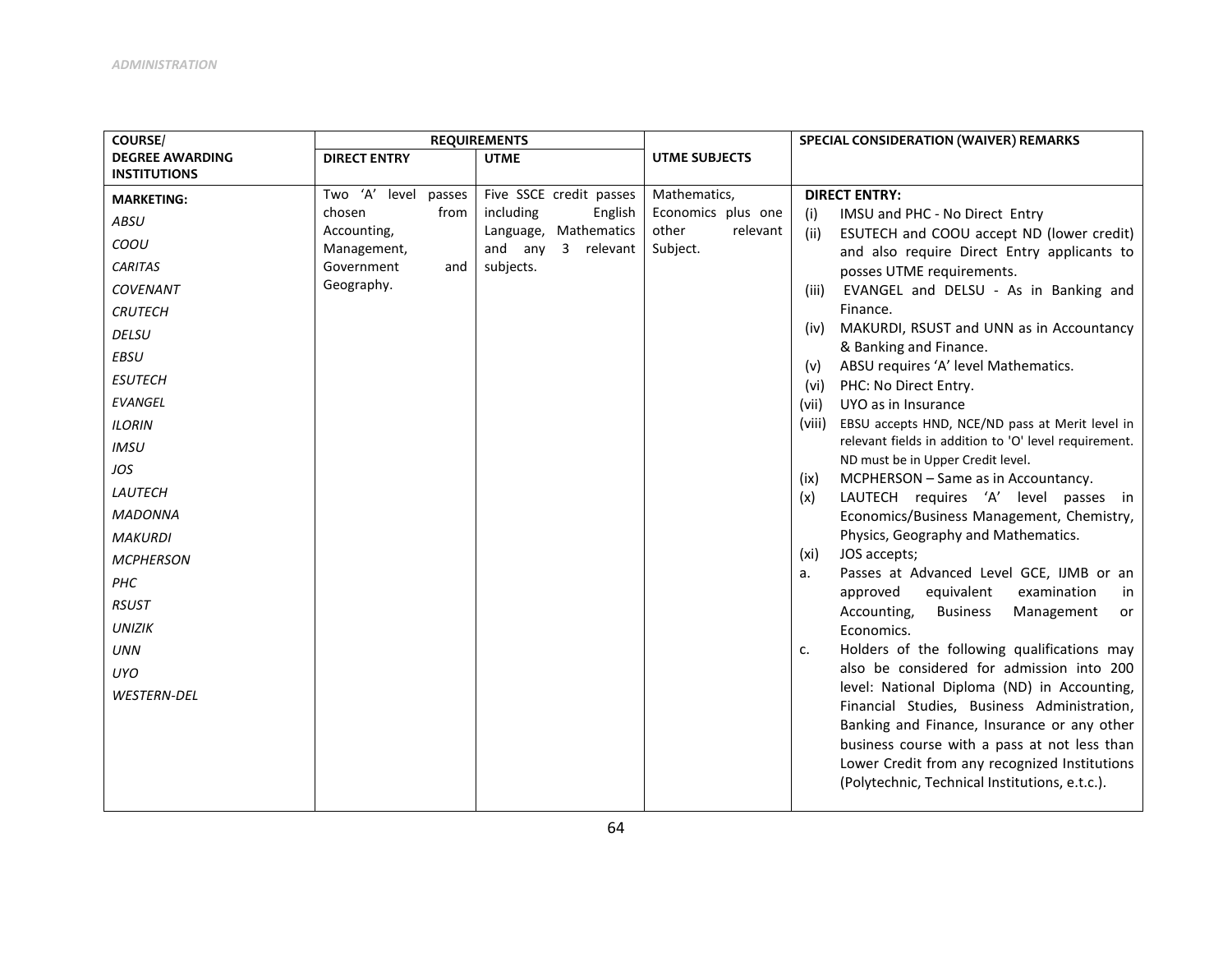| <b>COURSE/</b>         |                     | <b>REQUIREMENTS</b> |               | SPECIAL CONSIDERATION (WAIVER) REMARKS                                                                                                                                                                                                                                                                                                                                                                                                                                                                                                                                                                                                                                                                                         |
|------------------------|---------------------|---------------------|---------------|--------------------------------------------------------------------------------------------------------------------------------------------------------------------------------------------------------------------------------------------------------------------------------------------------------------------------------------------------------------------------------------------------------------------------------------------------------------------------------------------------------------------------------------------------------------------------------------------------------------------------------------------------------------------------------------------------------------------------------|
| <b>DEGREE AWARDING</b> | <b>DIRECT ENTRY</b> | <b>UTME</b>         | UTME SUBJECTS |                                                                                                                                                                                                                                                                                                                                                                                                                                                                                                                                                                                                                                                                                                                                |
| <b>INSTITUTIONS</b>    |                     |                     |               |                                                                                                                                                                                                                                                                                                                                                                                                                                                                                                                                                                                                                                                                                                                                |
|                        |                     |                     |               | UTME.<br>PHC, UMUDIKE and IMSU require 'O' level<br>(i)<br>credit in Economics.<br>COOU - As in Banking and Finance.<br>(ii)<br>UNIZIK requires Mathematics, Economics plus any<br>(iii)<br>other Arts/Social Science subject<br>ESUTECH requires five credit passes to include<br>(iv)<br>English Language, Mathematics, Economics and<br>two other subjects at not more than two sittings.<br>PHC does not accept commercial subjects.<br>(v)<br>MAKURDI, RSUST and EBSU - Same as in<br>(vi)<br>Accountancy.<br>JOS requires credit passes in English Language,<br>(vii)<br>Mathematics and any three subjects from<br>Principles of<br>Accounts,<br>Commerce,<br>Business Methods, Statistics, Government or<br>Economics. |
|                        |                     |                     |               | UTME. SUBJECTS:<br>COOU, UNN and UYO - Same as in Banking and<br>(i)<br>Finance.<br>UNIZIK- Economics is not compulsory.<br>(ii)<br><b>ESUTECH requires Economics and Commerce.</b><br>(iii)<br>CALABAR does not accept CRK.<br>(iv)<br>MAKURDI, RSUST and EBSU - Same as in<br>(v)<br>Accountancy.<br>EVANGEL accepts Mathematics or Economics plus<br>(vi)<br>any two relevant Arts or Social Science subjects.<br>(vii) LAUTECH requires any other two science subjects<br>from Physics, Chemistry and Biology/Agric. Science.<br>(viii) JOS requires Mathematics and any other two (2)<br>subjects from Principles of Accounts, Commerce,<br>Business Methods, Statistics, Government or<br>Economics.                     |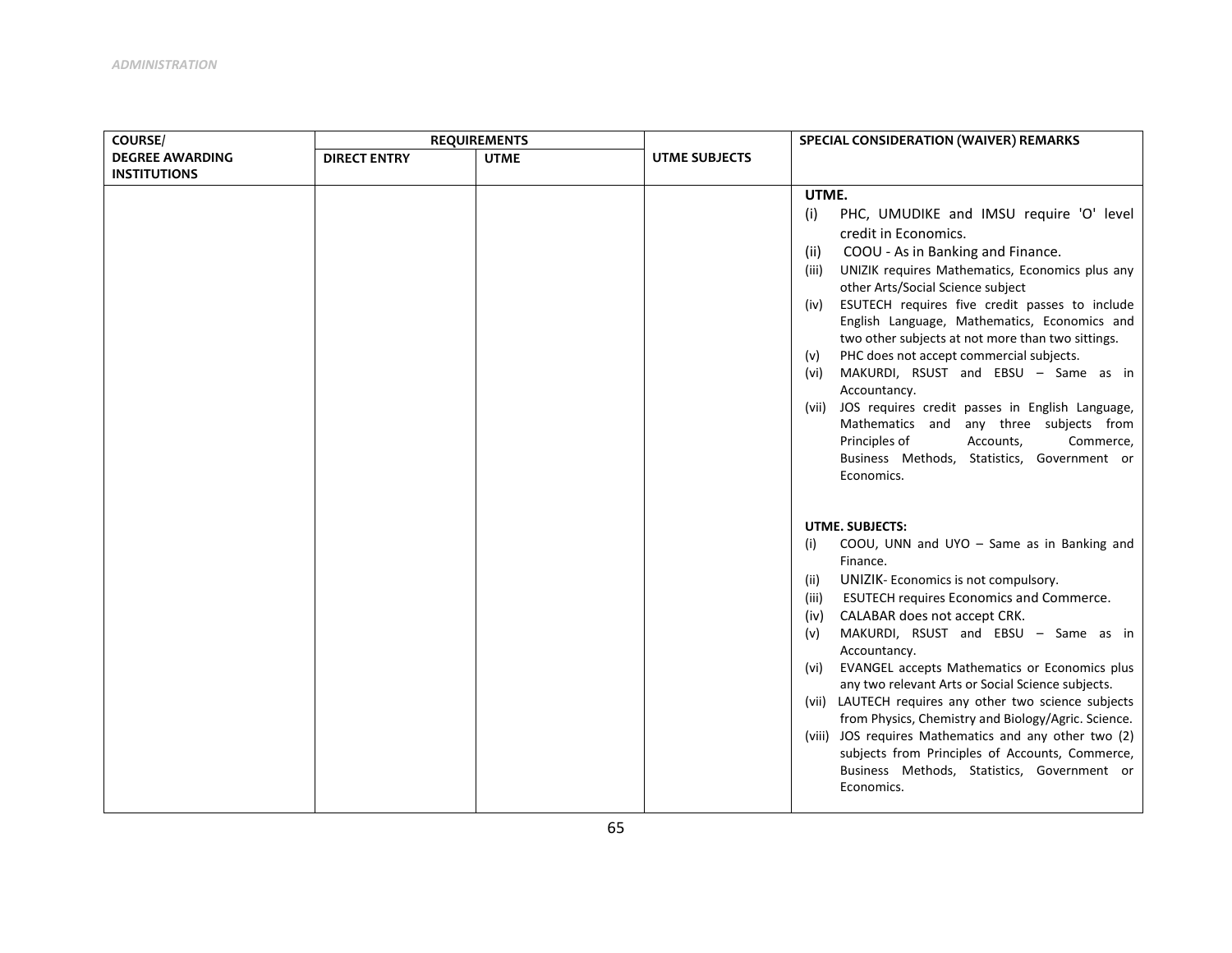| <b>COURSE/</b>                                                                                                                                            |                                                                                          | <b>REQUIREMENTS</b>                                                                                                                                                      |                                                                                    | SPECIAL CONSIDERATION (WAIVER) REMARKS                                                                                                                                                                                                                                                                                                                                                                                                                                                                                                                                                                                                                                                                                      |
|-----------------------------------------------------------------------------------------------------------------------------------------------------------|------------------------------------------------------------------------------------------|--------------------------------------------------------------------------------------------------------------------------------------------------------------------------|------------------------------------------------------------------------------------|-----------------------------------------------------------------------------------------------------------------------------------------------------------------------------------------------------------------------------------------------------------------------------------------------------------------------------------------------------------------------------------------------------------------------------------------------------------------------------------------------------------------------------------------------------------------------------------------------------------------------------------------------------------------------------------------------------------------------------|
| <b>DEGREE AWARDING</b>                                                                                                                                    | <b>DIRECT ENTRY</b>                                                                      | <b>UTME</b>                                                                                                                                                              | <b>UTME SUBJECTS</b>                                                               |                                                                                                                                                                                                                                                                                                                                                                                                                                                                                                                                                                                                                                                                                                                             |
| <b>INSTITUTIONS</b>                                                                                                                                       |                                                                                          |                                                                                                                                                                          |                                                                                    |                                                                                                                                                                                                                                                                                                                                                                                                                                                                                                                                                                                                                                                                                                                             |
| <b>LOCAL</b><br><b>GOVERNMENT</b><br><b>ADMINISTRATION</b><br>OAU<br><b>GOVERNMENT</b><br><b>AND</b><br>LOCAL<br><b>DEVELOPMENT STUDIES</b><br><b>ABU</b> | i) Two 'A' Level/IJMB<br>passes one of which<br>include<br>must<br>Government or History | Five SSCE credit passes<br>including<br>English<br>Language, Government<br>or History, Economics<br>and any other two<br>subjects and at least a<br>pass in Mathematics. | English<br>Language,<br>Government/History,<br>Economics and any<br>other subjects | <b>DIRECT ENTRY</b><br>OAU accepts<br>(i)<br>GCE (A/L) or equivalent with passes in at least two<br>(a)<br>Social Sciences subjects, one of which must be<br>Government.<br>Holders of National Diploma in Local Government<br>(b)<br>Studies from recognized Institutions at Upper<br>Credit Level (CGPA - 3.5 and above);<br>In addition to a and b, applicants must have at least<br>(c)<br>five Credit Passes in the WASC/SSCE or NECO in<br>English Language, Mathematics, Government, and<br>any other two relevant subjects from Social<br>Sciences or Arts subjects obtained at not more than<br>two sittings.<br>ABU accepts two 'A' Level/IJMB passes one of<br>(ii)<br>which must include Government or History. |
|                                                                                                                                                           |                                                                                          |                                                                                                                                                                          |                                                                                    | UTME.<br>OAU requires at least five credit passes in the<br>(i)<br>WASC/SSCE/GCE or NECO which must include<br>English Language, Mathematics, Government and<br>any other two Social Sciences or Arts Subjects.<br>ABU requires Five O level credit passes including<br>(ii)<br>English Language, Government or History,<br>Economics and any other two subjects with at least<br>a pass in Mathematics.<br><b>UTME SUBJECTS</b><br>OAU requires English Language, Mathematics,<br>(i)<br>Government, and any other Social Sciences or Arts<br>Subjects.                                                                                                                                                                    |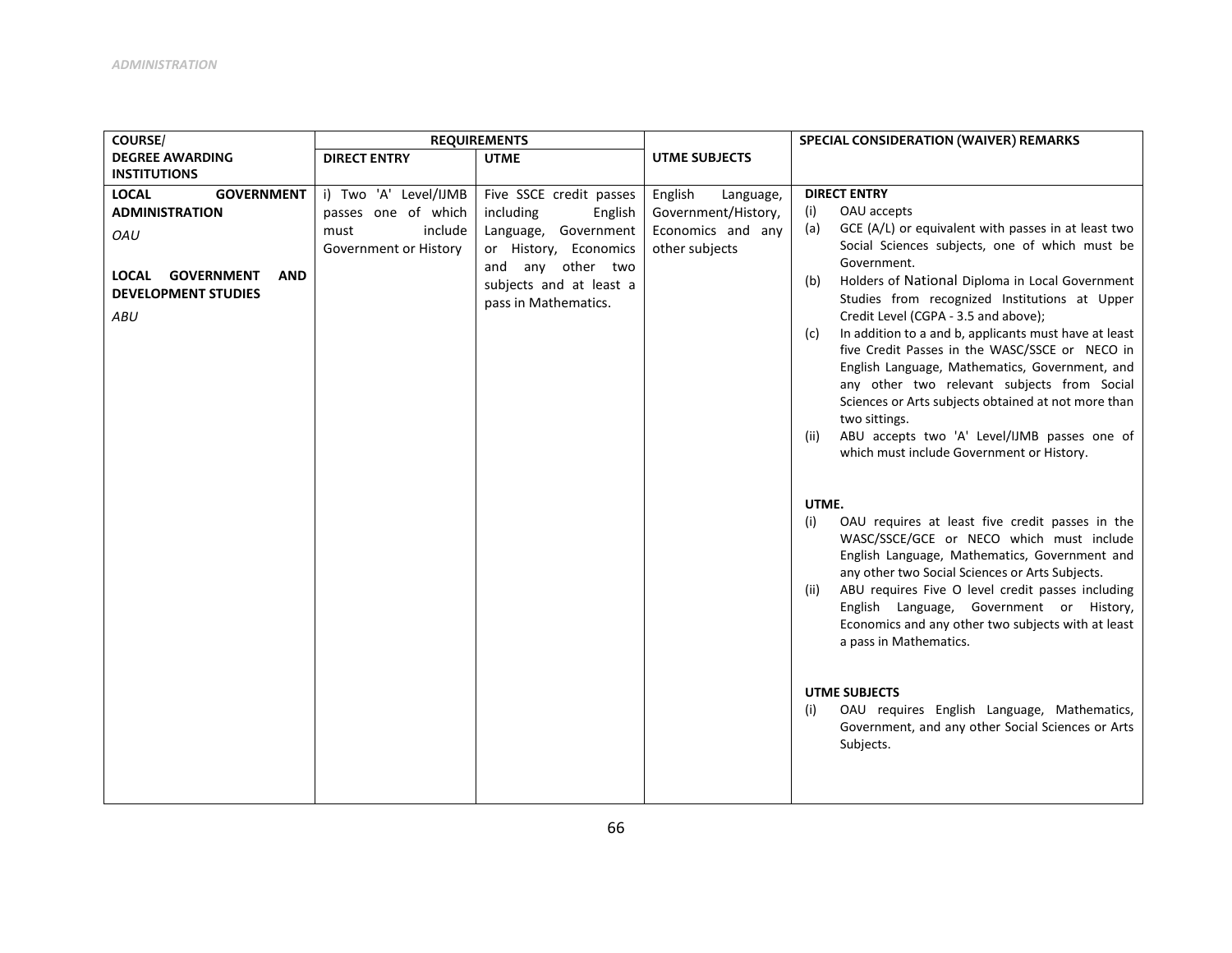| <b>COURSE/</b>                | <b>REQUIREMENTS</b>                            |                                                      |                   | SPECIAL CONSIDERATION (WAIVER) REMARKS                                                                    |
|-------------------------------|------------------------------------------------|------------------------------------------------------|-------------------|-----------------------------------------------------------------------------------------------------------|
| <b>DEGREE AWARDING</b>        | <b>DIRECT ENTRY</b>                            | <b>UTME</b>                                          | UTME SUBJECTS     |                                                                                                           |
| <b>INSTITUTIONS</b>           |                                                |                                                      |                   |                                                                                                           |
| <b>SECRETARIAL</b>            | Two 'A'<br>level passes                        | Five SSCE credits in                                 | Economics and Two | <b>DIRECT ENTRY:</b>                                                                                      |
| <b>ADMINISTRATION</b>         | chosen<br>from                                 | English<br>Language,                                 | other subjects.   | <b>RSUST accepts</b><br>(i)                                                                               |
| <b>CRAWFORD</b>               | Economics, Accounting                          | Economics and three                                  |                   | Shorthand and Typewriting speeds of 80/35 wpm<br>(a)<br>into 200 level, otherwise such candidates will be |
|                               | <b>Business</b><br>and<br>Management.          | other subjects plus at<br>least a pass in Maths.     |                   | admitted into 100 level.                                                                                  |
|                               |                                                | For NBC holders, three                               |                   | ND, U.D (Secretarial Studies/Administration Upper<br>(b)                                                  |
| <b>OFFICE AND INFORMATION</b> |                                                | other Subjects could be                              |                   | Credit/Distinction for Admissions in Year II and                                                          |
| <b>MANAGEMENT</b>             |                                                | of the<br>from<br>any                                |                   | HND relevant to the programmes for admission<br>into Year III.                                            |
| <b>ELIZADE</b>                |                                                | Office<br>following:<br>Practice,<br>Secretarial     |                   | OOU accepts NCE/ND/HND (lower credit) in<br>(i)                                                           |
| <b>NDU</b>                    |                                                | Duties, Principles<br>of                             |                   | Secretarial Administration or related fields.                                                             |
| <b>RSUST</b>                  |                                                | Accounts, Shorthand 80                               |                   |                                                                                                           |
|                               |                                                | WPM and Typewriting                                  |                   | U.T.M.E:                                                                                                  |
|                               |                                                | 35 WPM.                                              |                   | (i)<br>RSUST requires credit pass in Mathematics.                                                         |
| <b>INFORMATION RESOURCE</b>   |                                                |                                                      |                   | NDU requires five 'O' level credit passes in English<br>(ii)                                              |
| <b>MANAGEMENT</b>             |                                                |                                                      |                   | Language, Economics or Commerce and three (3)<br>Arts subjects plus at least a pass in Mathematics in     |
| <b>BABCOCK</b>                |                                                |                                                      |                   | not more than two sittings.                                                                               |
|                               |                                                |                                                      |                   |                                                                                                           |
|                               |                                                |                                                      |                   |                                                                                                           |
| <b>PUBLIC ADMINISTRATION</b>  | Two 'A'<br>level passes                        | SSCE credits to<br>Five                              | Government.       | <b>DIRECT ENTRY:</b>                                                                                      |
| <b>ABU</b>                    | chosen<br>from                                 | include English Language,                            | Economics and any | (i)<br>ESUTECH accepts ND or its equivalent. and requires                                                 |
| <b>ADSU</b>                   | Economics, Accounting,<br>Business Management, | Economics<br>and<br>Government.<br>For<br><b>NBC</b> | other subject.    | Direct Entry applicants to possess UTME<br>requirements.                                                  |
| COOU                          | Government,                                    | holders,<br>the                                      |                   | UNIZIK does not accept Geography.<br>(ii)                                                                 |
| <b>BASU</b>                   | Geography<br>and                               | other<br>relevant                                    |                   | COOU accepts NCE (Govt.) or ND Public Admin with<br>(iii)                                                 |
| <b>BAZE</b>                   | Statistics.                                    | could<br>subjects<br>be<br>of<br>the<br>from<br>any  |                   | lower credit.<br>BIU and UNN accept National Diploma or HND in<br>(iv)                                    |
| <b>BSU</b>                    |                                                | following:<br>Accounting,                            |                   | Public Admin with minimum of merit.                                                                       |
| <b>CARITAS</b>                |                                                | Principles of<br>Accounts,                           |                   | (v)<br>UDU accepts:                                                                                       |
| EBSU                          |                                                | Office<br>Commerce,<br>Practice and Secretarial      |                   | History/Social Studies or Sociology in lieu of<br>a)<br>Government.                                       |
| <b>ESUTECH</b>                |                                                | Duties.                                              |                   | ND in Public Administration not below lower credit.<br>b)                                                 |
| FED-WUKARI                    |                                                |                                                      |                   | BIU and ADSU accept ND/HND/NCE - minimum of<br>(vi)                                                       |
| <b>FOUNTAIN</b>               |                                                |                                                      |                   | credit level in appropriate subject                                                                       |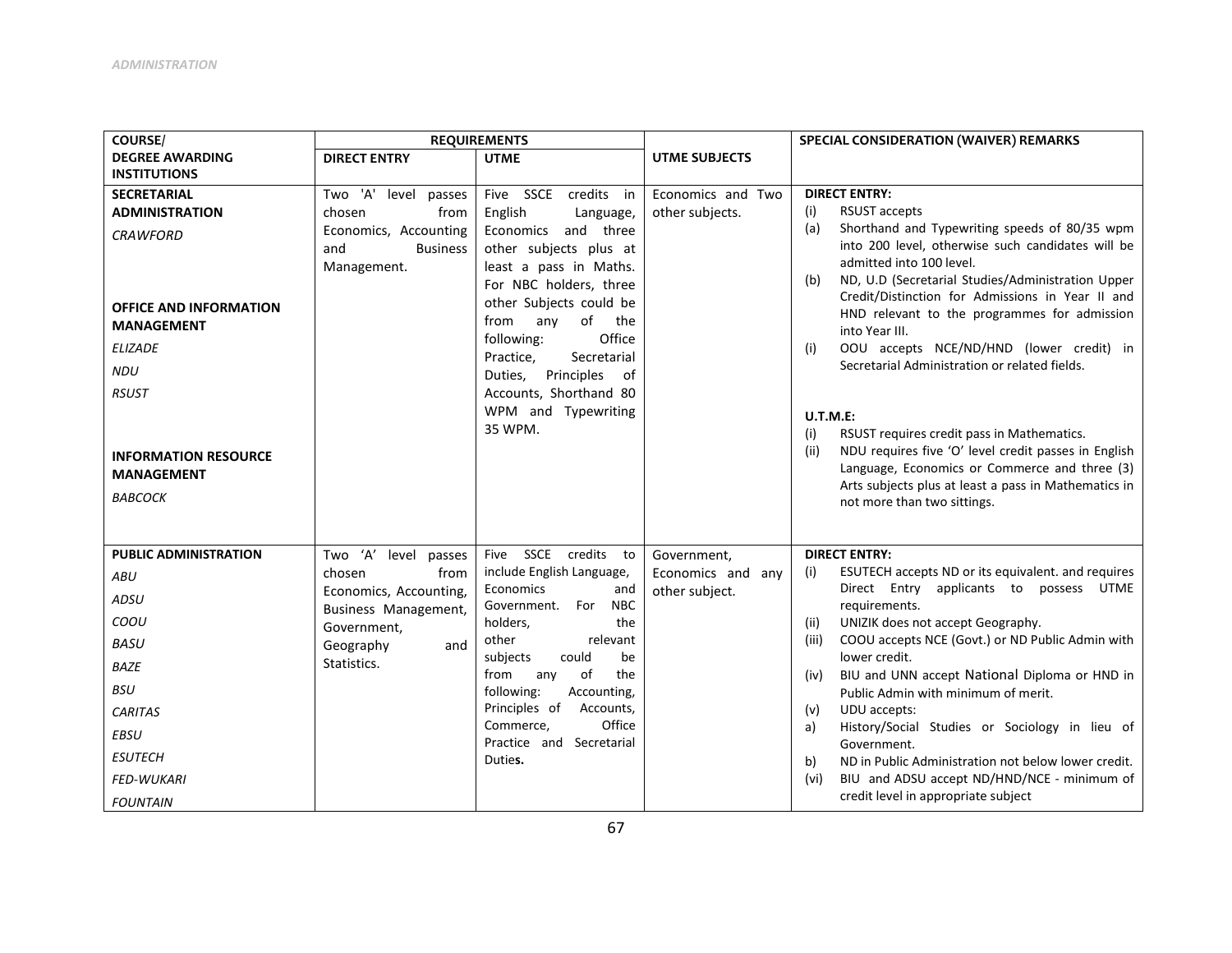| <b>COURSE/</b>                       |                     | <b>REQUIREMENTS</b> |                      | SPECIAL CONSIDERATION (WAIVER) REMARKS                                                                           |
|--------------------------------------|---------------------|---------------------|----------------------|------------------------------------------------------------------------------------------------------------------|
| <b>DEGREE AWARDING</b>               | <b>DIRECT ENTRY</b> | <b>UTME</b>         | <b>UTME SUBJECTS</b> |                                                                                                                  |
| <b>INSTITUTIONS</b>                  |                     |                     |                      |                                                                                                                  |
| LCITY                                |                     |                     |                      | GSU - as in Political Science<br>(vii)                                                                           |
| <b>MADONNA</b>                       |                     |                     |                      | (viii) NASARAWA accepts History in lieu of Government.<br>EBSU accepts HND, NCE/ND pass at Merit level in<br>(x) |
| <b>MAIDUGURI</b>                     |                     |                     |                      | relevant fields in addition to 'O' level requirement.                                                            |
| <b>MOUNTAIN TOP</b>                  |                     |                     |                      | ND must be in Upper Credit level.<br>O.A.U. accepts History.<br>(xi)                                             |
| NASARAWA                             |                     |                     |                      | UNN accepts for a 3 year programme (Direct Entry)<br>(xii)                                                       |
| <b>NOVENA</b>                        |                     |                     |                      | candidates to possess one of the following                                                                       |
| OAU                                  |                     |                     |                      | qualifications:<br>Two GCE (A/L) passes or its equivalent in any of the<br>(a)                                   |
| SALEM                                |                     |                     |                      | subjects;<br>Government,<br>History,<br>following                                                                |
| <b>UDU</b>                           |                     |                     |                      | Economics, Business Management, Accounting and                                                                   |
| <b>UNIZIK</b>                        |                     |                     |                      | Geography plus UTME requirement.                                                                                 |
|                                      |                     |                     |                      | Higher National Diploma of recognized institutions<br>(b)<br>with a minimum of merit/lower credit level passes   |
|                                      |                     |                     |                      | plus UTME requirement.                                                                                           |
| PUBLIC ADMINISTRATION AND            |                     |                     |                      | Possession of Government is not a pre-requisite for<br>(d)                                                       |
|                                      |                     |                     |                      | 3 year Direct Entry candidates.                                                                                  |
| <b>LOCAL GOVENMENT</b><br><b>UNN</b> |                     |                     |                      | BENIN requires in addition to O'<br>(xiii)<br>level<br>requirements:                                             |
|                                      |                     |                     |                      | At least two Advance Level passes at the General<br>a.                                                           |
|                                      |                     |                     |                      | Certificate of Education (GCE) or the Higher School                                                              |
|                                      |                     |                     |                      | Certificate (HSC) or any of their recognized                                                                     |
|                                      |                     |                     |                      | equivalent at not more than two sittings. One of                                                                 |
|                                      |                     |                     |                      | the two subjects should be Government or History.                                                                |
|                                      |                     |                     |                      | National Diploma (ND) with at least Credit level<br>b.<br>pass in a relevant discipline from any recognized      |
|                                      |                     |                     |                      | Polytechnic or College of Technology.                                                                            |
|                                      |                     |                     |                      | Nigeria Certificate of Education (NCE) with at least<br>c.                                                       |
|                                      |                     |                     |                      | a Credit level pass in Social Science subject from a                                                             |
|                                      |                     |                     |                      | recognized College of Education. In addition, such                                                               |
|                                      |                     |                     |                      | a candidate should have at least an Overall merit                                                                |
|                                      |                     |                     |                      | level pass.<br>A pass in the Associate Chartered Institute of<br>d.                                              |
|                                      |                     |                     |                      | Secretaries and Administrator (ACIS) Part I or                                                                   |
|                                      |                     |                     |                      | Associate Institute of Bankers (AIB) Part I or                                                                   |
|                                      |                     |                     |                      | Associate of Chartered Institute of Insurance (ACII)                                                             |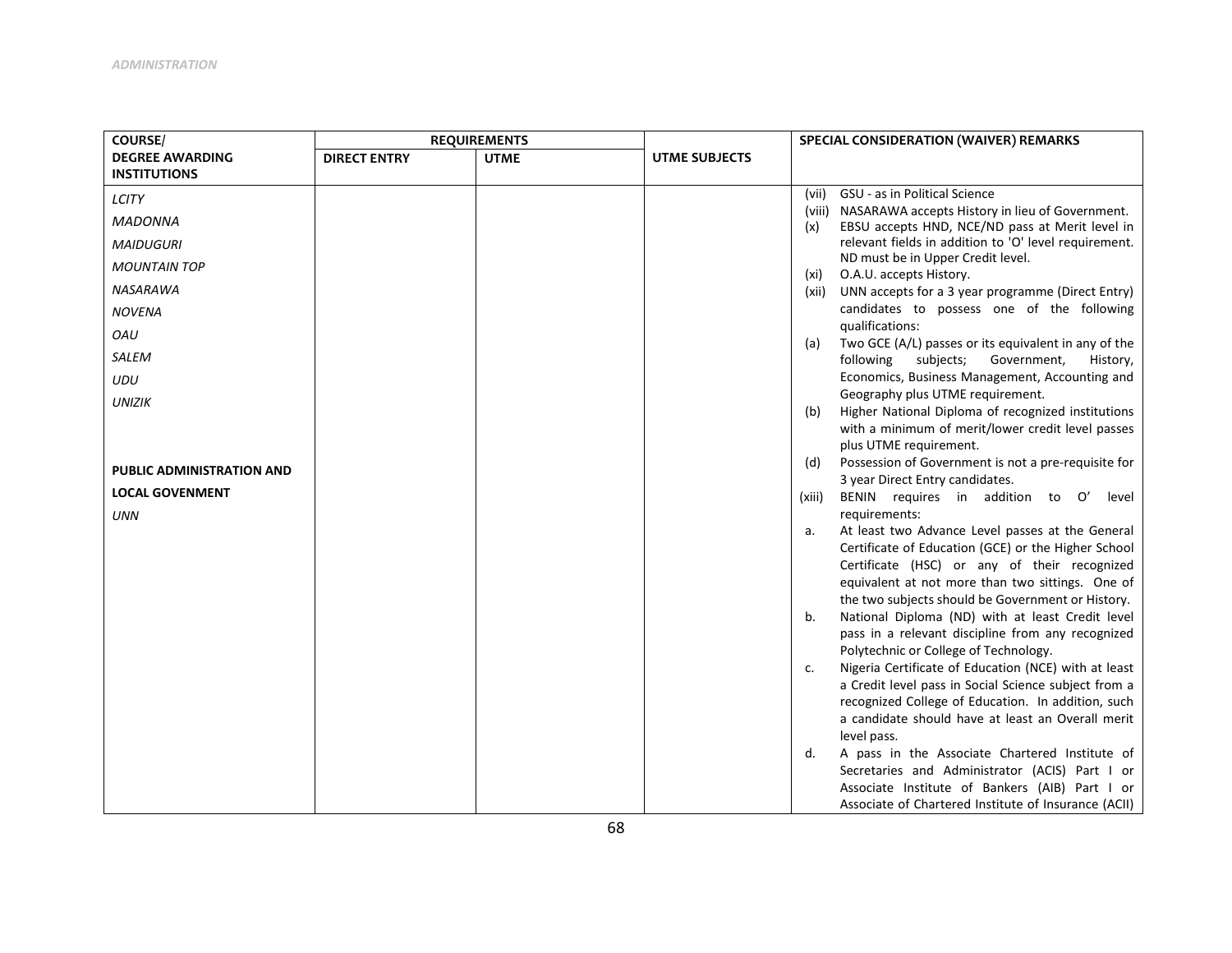| <b>COURSE/</b>         | <b>REQUIREMENTS</b> |             |                      | SPECIAL CONSIDERATION (WAIVER) REMARKS                                                                                                                                                                                                                                                                                                                                                                                                                                                                                                                                                                                                                                                                                                                                                                                                                                                                                                                                                                                                                                                                                                               |
|------------------------|---------------------|-------------|----------------------|------------------------------------------------------------------------------------------------------------------------------------------------------------------------------------------------------------------------------------------------------------------------------------------------------------------------------------------------------------------------------------------------------------------------------------------------------------------------------------------------------------------------------------------------------------------------------------------------------------------------------------------------------------------------------------------------------------------------------------------------------------------------------------------------------------------------------------------------------------------------------------------------------------------------------------------------------------------------------------------------------------------------------------------------------------------------------------------------------------------------------------------------------|
| <b>DEGREE AWARDING</b> | <b>DIRECT ENTRY</b> | <b>UTME</b> | <b>UTME SUBJECTS</b> |                                                                                                                                                                                                                                                                                                                                                                                                                                                                                                                                                                                                                                                                                                                                                                                                                                                                                                                                                                                                                                                                                                                                                      |
| <b>INSTITUTIONS</b>    |                     |             |                      |                                                                                                                                                                                                                                                                                                                                                                                                                                                                                                                                                                                                                                                                                                                                                                                                                                                                                                                                                                                                                                                                                                                                                      |
|                        |                     |             |                      | Part I.<br>(xiv) ABU accepts two 'A' level/IJMB passes one of<br>which must include Government/History.<br>UTME:<br>UNIZIK, COOU and ESUTECH require 'O' level<br>(i)<br>credits to include Mathematics.<br>ABU does not accept a combination of Local<br>(ii)<br>Languages and Religious Knowledge.<br>BSU, ABUJA and UNN require at least a pass in<br>(iii)<br>Mathematics.<br>EBSU - Same as in Accountancy.<br>(iv)<br>NASARAWA accepts two 'A' level or IJMB passes<br>(v)<br>chosen from Accounts, Business Management,<br>Government and Statistics; NCE Government or ND<br>Public Administration with at least lower credit.<br>UNN requires minimum entry requirement plus<br>(vi)<br>credit level pass in English Language, Government<br>or History and Mathematics at SSCE or GCE O'<br>level.<br>OAU requires five credit passes in English<br>(v)<br>Language, Mathematics and any 3 of Economics,<br>Government/History and Geography at not more<br>than 2 sittings.<br>BENIN requires five credit passes to include English<br>(vi)<br>Language, Mathematics, Economics/Commerce,,<br>Government/History and any other two Social |
|                        |                     |             |                      | Science subjects at not more than 2 sittings.                                                                                                                                                                                                                                                                                                                                                                                                                                                                                                                                                                                                                                                                                                                                                                                                                                                                                                                                                                                                                                                                                                        |
|                        |                     |             |                      | <b>UTME SUBJECTS</b><br>UNIZIK requires Mathematics, Economics and any<br>(i)                                                                                                                                                                                                                                                                                                                                                                                                                                                                                                                                                                                                                                                                                                                                                                                                                                                                                                                                                                                                                                                                        |
|                        |                     |             |                      | other Arts or Social Science subject. Geography is<br>not acceptable.                                                                                                                                                                                                                                                                                                                                                                                                                                                                                                                                                                                                                                                                                                                                                                                                                                                                                                                                                                                                                                                                                |
|                        |                     |             |                      | EBSU - Same as in Accountancy.<br>(ii)<br>(iii)<br>AAUA accepts any three Arts or Social Science                                                                                                                                                                                                                                                                                                                                                                                                                                                                                                                                                                                                                                                                                                                                                                                                                                                                                                                                                                                                                                                     |